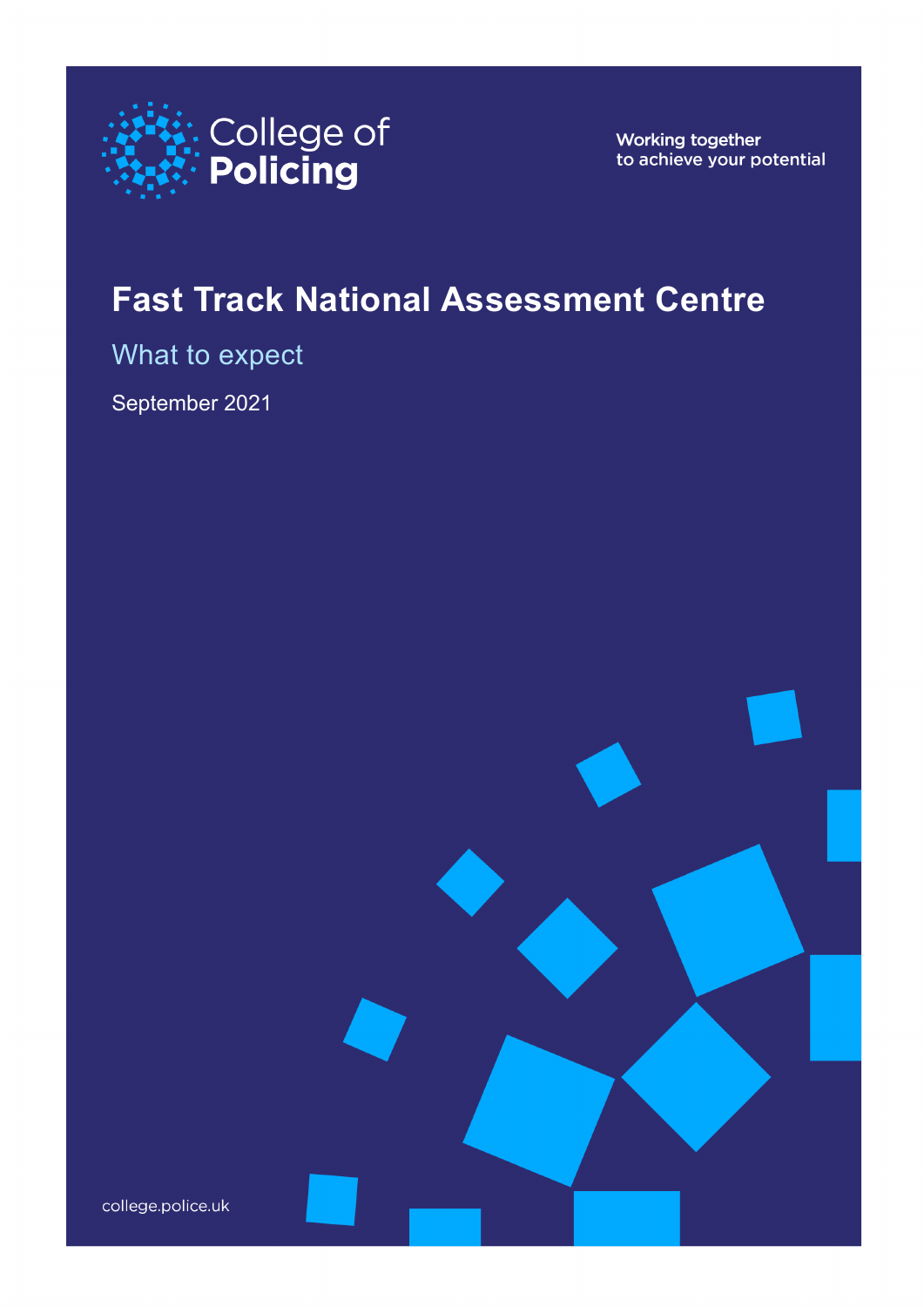# **Contents**

| When am I required to attend the Fast Track National Assessment Centre?  15 |  |
|-----------------------------------------------------------------------------|--|
|                                                                             |  |
|                                                                             |  |
|                                                                             |  |
|                                                                             |  |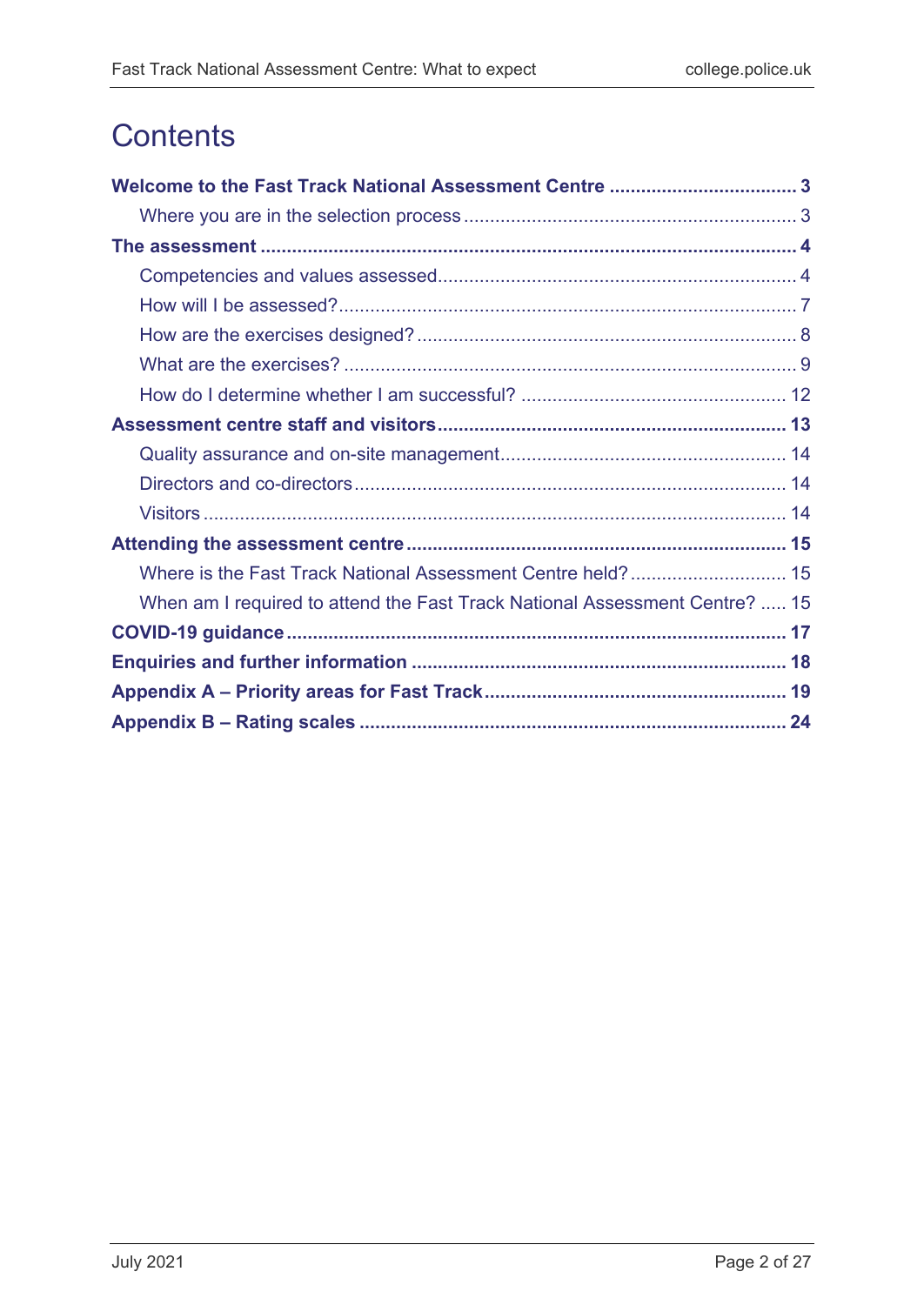# <span id="page-2-0"></span>Welcome to the Fast Track National Assessment **Centre**

Congratulations on being supported by your force to attend the Fast Track National Assessment Centre. The Fast Track National Assessment Centre is designed to evaluate your:

- ability to reach and perform competently in the rank of inspector within two years
- potential and motivation to reach at least the rank of superintendent during your service
- ability to demonstrate and promote new ways of thinking and different perspectives that can effectively influence the way that policing operates

If you are recommended from the assessment centre and selected by your force, you will go on to the Fast Track Programme. The aim of the programme is to develop leadership, management and operational aspects to equip individuals with the skills, knowledge and experience required to be promoted to the level of inspector upon successful completion. Individuals will be supported by their force throughout the programme and will undergo regular assessments, where they will need to meet set standards to remain on the programme.



### <span id="page-2-1"></span>Where you are in the selection process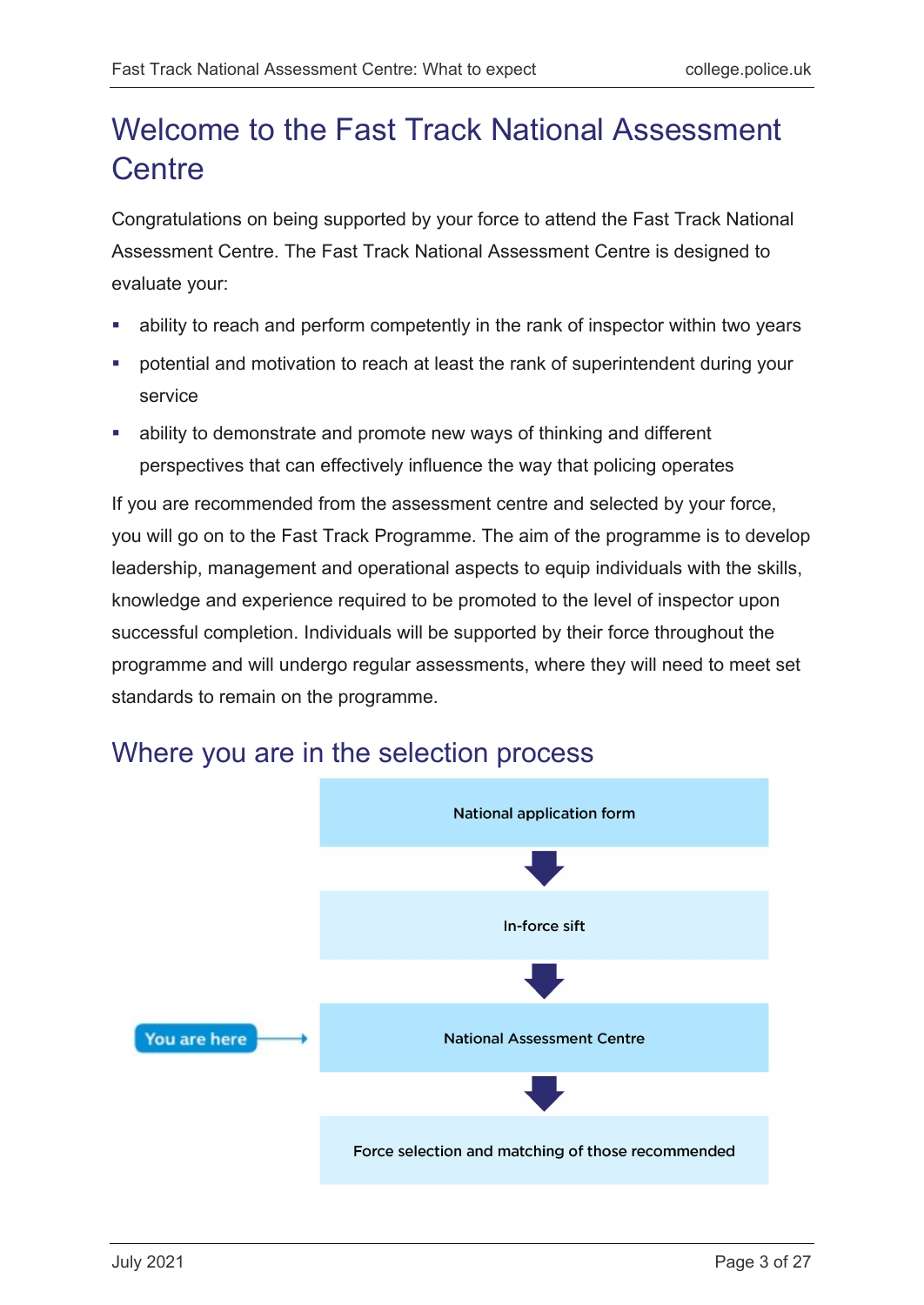You are past the stage in which you completed a national application form, where candidates were required to demonstrate the relevant competencies and values for the programme. Some candidates then sat a further selection process with their force, such as an interview. You are now at the final stage of the selection process, which is the Fast Track National Assessment Centre. Candidates who are recommended for the programme, based on their performance at the Fast Track National Assessment Centre, are then matched to a vacancy by their force and offered a place on the programme. They will then start the two-year programme as a temporary sergeant, subject to a satisfactory pass at the NPPF Step Two Inspectors' Legal Examination.

# <span id="page-3-0"></span>The assessment

This next section will provide you with an overview of how you will be assessed, an overview of the assessment centre exercises and details of how success at the assessment centre is determined.

# <span id="page-3-1"></span>Competencies and values assessed

The aim of the assessment centre is to measure your suitability for the programme, including your potential to reach at least the rank of superintendent in the police service. During the assessment centre, you will be assessed against all of the competencies and values within the **[Competency and Values Framework \(CVF\)](https://d17wy4t6ps30xx.cloudfront.net/production/uploads/2017/09/Competency-and-Values-Framework-for-Policing_4.11.16.pdf)**.

The CVF sets out nationally recognised behaviours for competencies and values, which provide a consistent foundation for a range of local and national processes. It ensures that there are clear expectations of those working in policing, which will contribute to standards and support professional development.

Within the CVF, each competency has three levels associated with it and each level is incremental. You will be assessed at level 3 of the relevant CVF competencies to demonstrate your potential to reach superintendent level. The behaviours shown under each level are examples of the type of behaviour expected at that level for guidance. This is not an exhaustive list. The definition and 'Why it is important' sections of each competency are central to understanding what is being looked at. Definitions and behavioural indicators are also provided for the values. However, the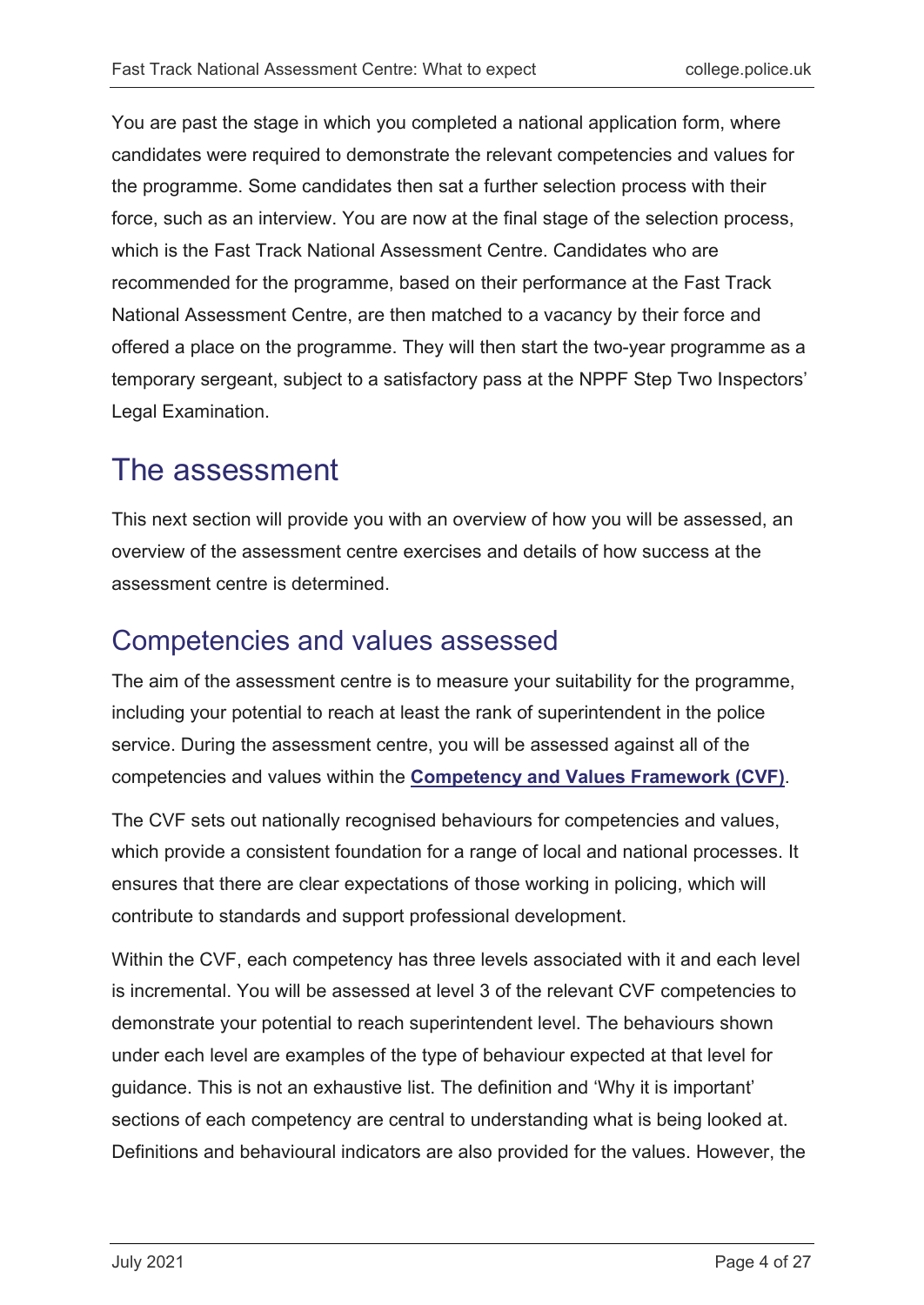values are not split into levels, as they should be demonstrated at every level in the same way.

The competencies and values assessed are as follows:



### Using the Competency and Values Framework

The definitions for each competency and value standardise the framework, so that we are all looking at it the same way. Being aware of these definitions will help you prepare, in order to demonstrate the best evidence for the competencies and values that you will be assessed against.

The framework gives clear and unbiased examples of behaviour expected at each individual level and can help you as a candidate to see the step change in behaviours that are required to be evidenced during a promotion process. The examples under each competency and value are not exhaustive or a prioritised list. They help you, as a potential candidate, to understand the level that you are trying to demonstrate ability at. They also help the assessor to ensure that they are matching the same level.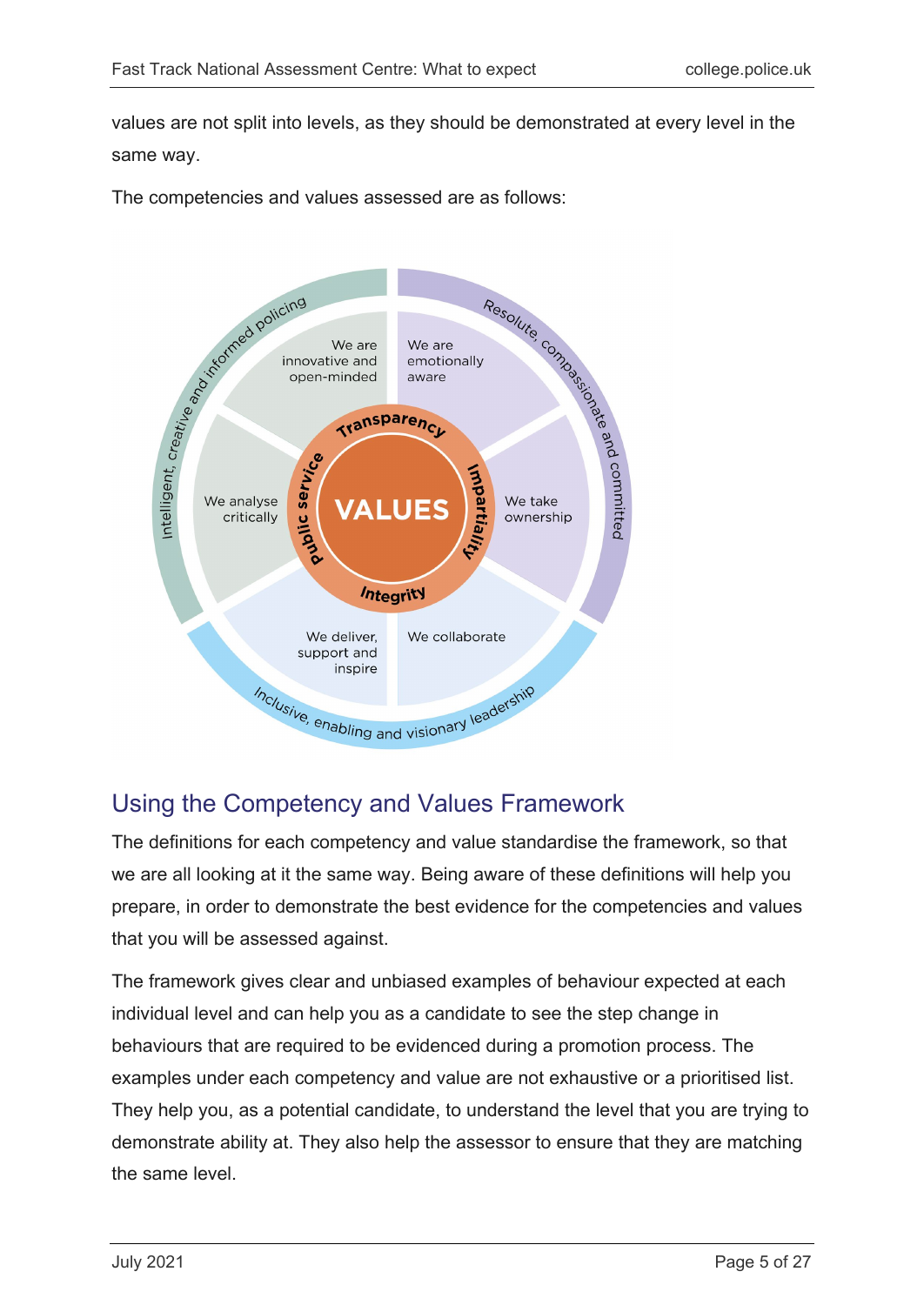Ensure that you are familiar with the descriptions of the competencies and values, to understand what outcomes they support and to decide how your own experiences and achievements fit with them. It's important to familiarise yourself with the definitions, not just the indicators, because these provide more context of what is trying to be achieved by a particular competency or value.

The CVF was designed based on the work that police officers and police staff do. You will therefore already be evidencing the different competencies and values in your day-to-day work. By understanding what the competencies and values mean, it will be easier for you to recognise where you already demonstrate them, and to also consider how you could demonstrate them in the future when working at different levels. By taking each exercise within the assessment centre as it is presented, and by dealing with it as you would in real life (with consideration of the level the assessment centre is assessing), you should therefore bring out evidence of the competencies and values.

The majority of exercises at the assessment centre are work-sample exercises, based on events taken from real policing but adapted to a non-policing environment. You should therefore attempt them as you would if you were presented with them in your working day. However, the interview itself follows a more traditional interview format. Using a model, like the STAR model, can help you structure your responses.

- Situation briefly describe the specific event or situation. This should be a short description to set the context.
- Task briefly explain what it is you had to do or will need to do. What are you trying to achieve? What are the success criteria?
- Action here is where you can really explain how you displayed the relevant behaviours and understanding. What did you do or what will you do? How did, or how will, you do it? Why did you do, or why will you, do it that way?
- Results summarise the results of your action. What was the outcome? What would you expect to achieve?

In order to ensure that you are able to perform at your best at the Fast Track National Assessment Centre – and more broadly, in your policing career – you are advised to use the CVF to prepare, alongside this overview document.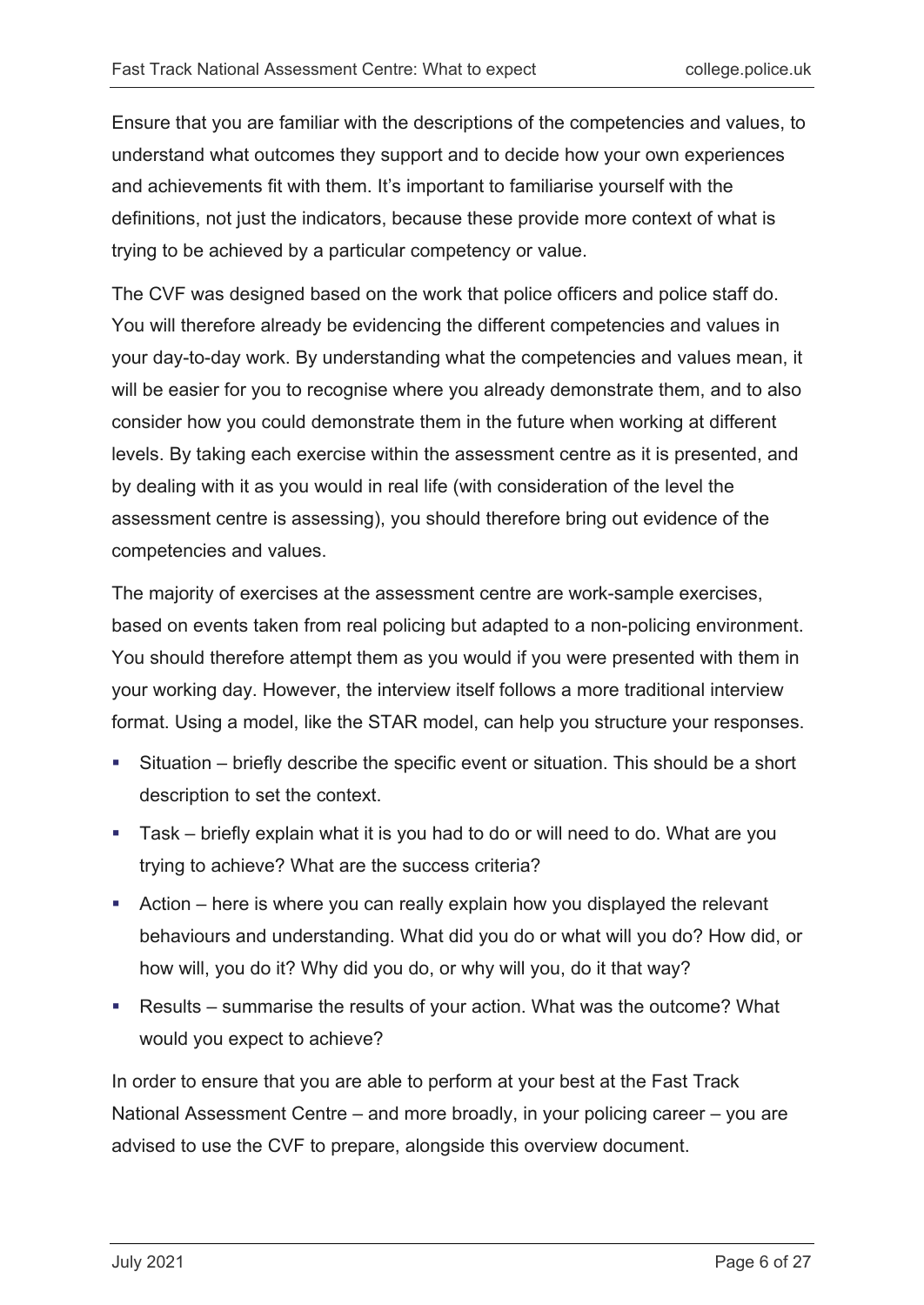## <span id="page-6-0"></span>How will I be assessed?

Assessors will be looking for behavioural evidence that demonstrates the appropriate competency and values during the relevant exercises. During the exercises, your focus will be on achieving the aims of the tasks. However, as mentioned above, an understanding of the CVF competencies and values will help guide your actions and decisions at the right level.

#### Who are the assessors?

At the assessment centre, you will be assessed by a number of different assessors. All assessors are appropriately trained in the principles and skills associated with the objective and fair assessment of others. Your assessors also receive training in the specific exercises used at the assessment centre and agree the assessment standards for the exercises. This ensures that you receive a high-quality experience when attending the Fast Track National Assessment Centre that is fair, objective and accurate.

For every exercise, you will be assessed by two trained assessors: one service assessor and one external assessor.

#### Service assessors

- Currently serving officers at the level of superintendent or above.
- Currently serving officers at the rank of inspector or above who are members of the High Potential Development Scheme, Direct Entry or Fast Track Programme.
- Police staff members at the equivalent rank of superintendent or above.
- Retired officers drawn from a reserve list (which is held to assist where current serving officers may be unable to attend in unforeseen circumstances).

#### External assessors

• Individuals entirely independent from the police service who are involved in selection at senior levels within the public and/or private sector.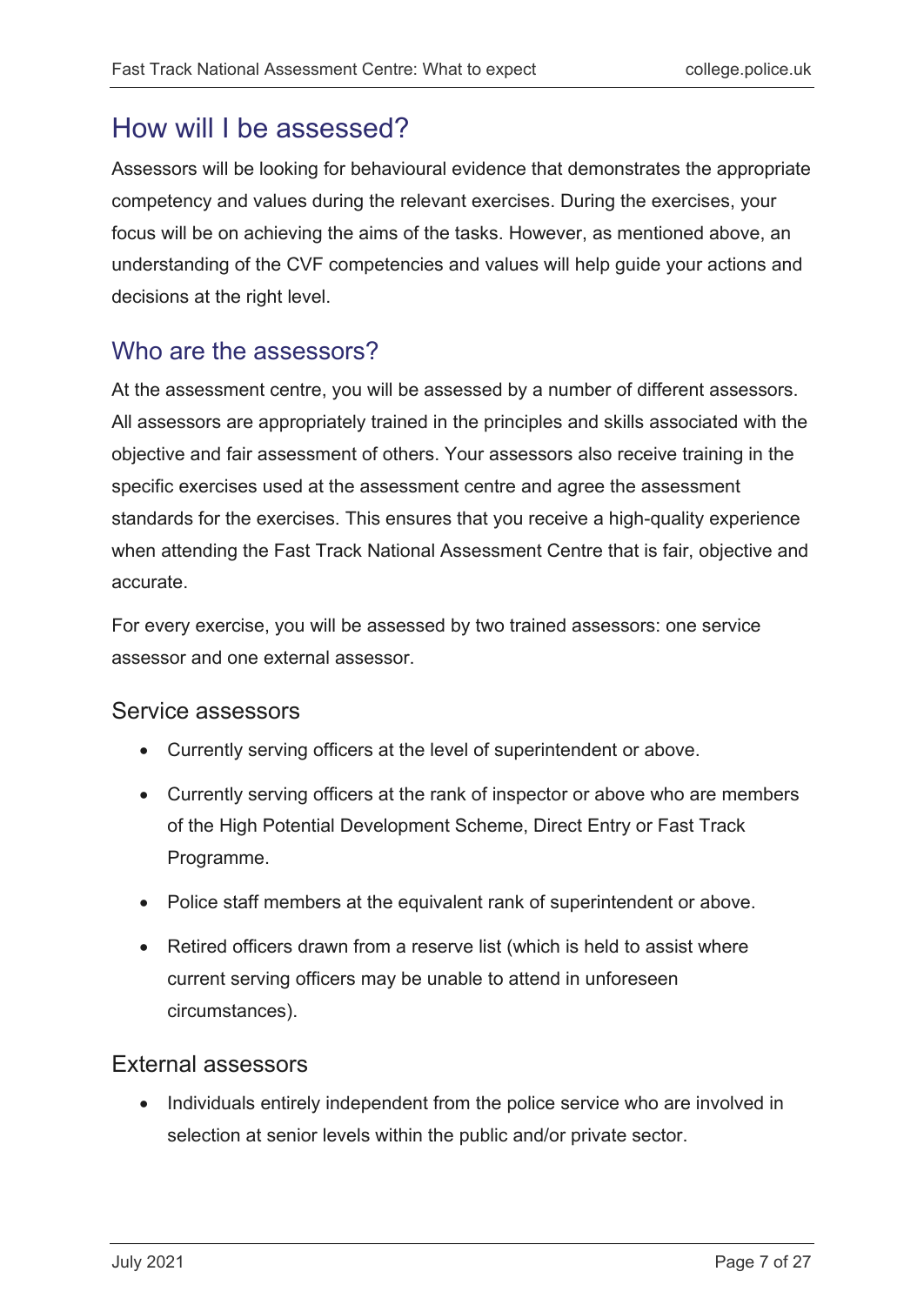For every exercise, your assessors will complete feedback reports for you in each exercise to aid your personal development.

## <span id="page-7-0"></span>How are the exercises designed?

Psychologists (trained in occupational psychology) from the Senior Selection team (within the College of Policing's Selection and Assessment unit) use a structured Exercise Design Model to develop the exercises.

The Exercise Design Model consists of a series of stages that each exercise goes through, resulting in a set of exercises that are reliable, valid, relevant, realistic and fair to all candidates.

At each stage, senior police officers and stakeholders from England, Northern Ireland, Wales and Scotland are consulted about the content of the exercises, as well as their associated marking guides, to ensure that the exercises are realistic and relevant to the target level.

The design model we follow is explained below.

- **Critical scenario interviews**, where we speak with role holders to discuss what challenges or incidents they have recently faced in their role.
- **Exercise writing**, where we take different ideas from the interviews that we conducted and bring them together to form scenarios for each of the exercises.
- **Exercise consultations** when our initial scenarios have formed, we ask for role holders' feedback to get their views on how we can develop them further.
- **Pilots**, where we invite role holders to sit the exercises as candidates and provide us with further feedback, to test that the exercises are set at the right level, are realistic and are relevant.
- **Training development** once the exercises are finished, we develop guidance and training for our assessors and role actors.

The content and design of the selection processes are then thoroughly checked by the College's Legal Services team, to ensure that any legal, equality and diversity content is in line with the College's values and is legally accurate.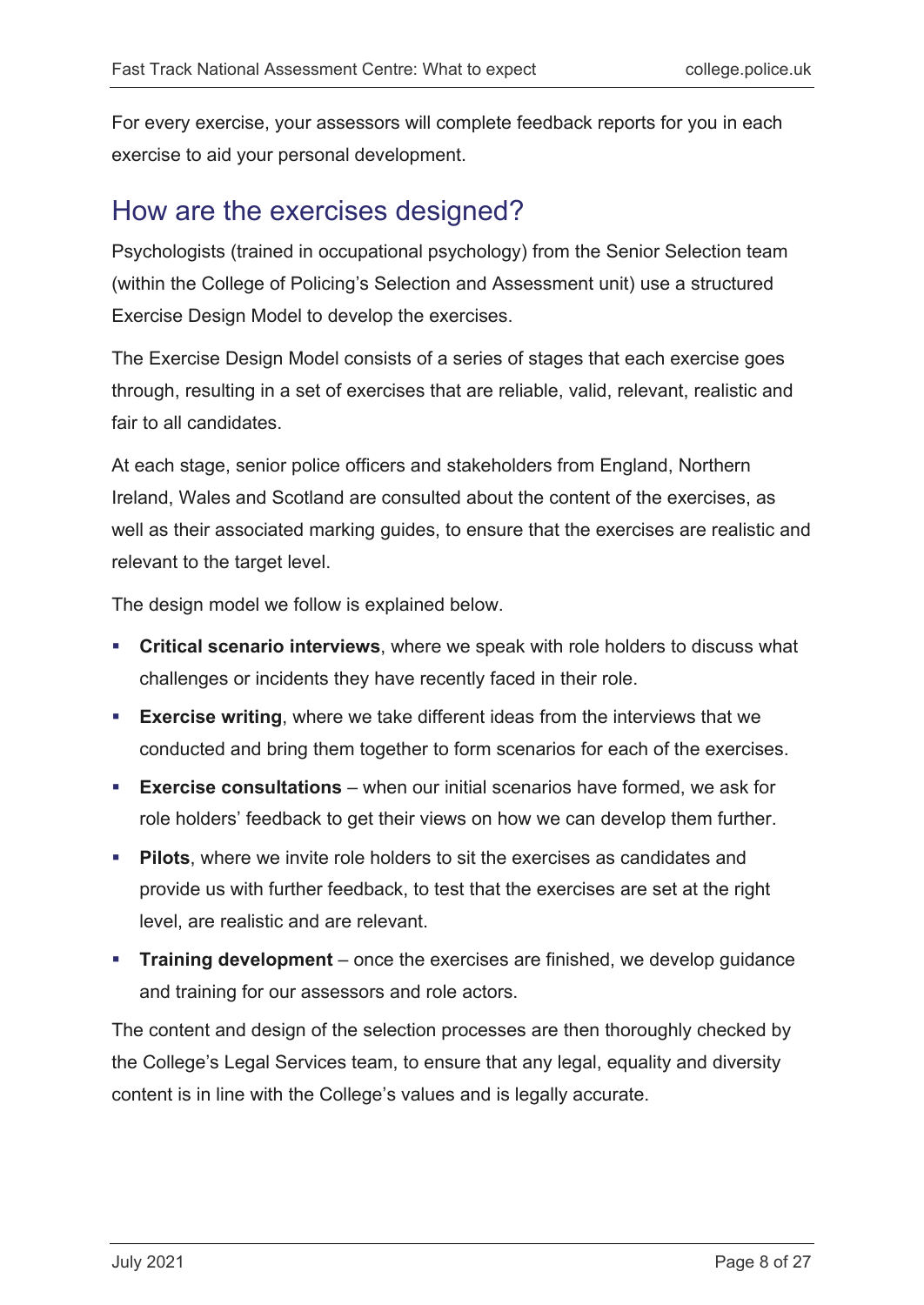## <span id="page-8-0"></span>What are the exercises?

You will complete **five exercises** at the assessment centre. Further information on each exercise is detailed later on in this section. Each exercise contributes equally to your overall assessment centre result.

Four of the exercises are work-sample exercises. These are exercises that are designed to closely reflect the tasks that a senior police officer does. These exercises are:

- **an oral briefing**
- **a** written in-tray exercise
- **a** partnership meeting
- **a** values exercise

The oral briefing, written in-tray, partnership meeting and values exercises are not set in a policing context. This is done to level the playing field for a candidate pool with varying degrees of different aspects of policing, and to give you the opportunity to demonstrate your management and leadership skills as appropriate to the role that you are aspiring to.

For these exercises, you will not be expected to be fully familiar with policing terminology or to have any specialist knowledge. However, the exercises do closely reflect the types of tasks expected of a senior police officer.

The remaining exercise is:

**an interview** 

All five exercises are not linked and have been designed to be independent of each other. Your performance on any one exercise alone cannot dictate your success in the Fast Track National Assessment Centre. Consequently, it is important to try your best at every exercise, as a full picture of your capability and suitability for the Fast Track programme will only be determined when all five exercises are considered together.

The assessment centre exercises have been designed around the priority areas generated from research into the leadership challenges facing the police service (see **Appendix A**). They will each measure some of the competencies and values.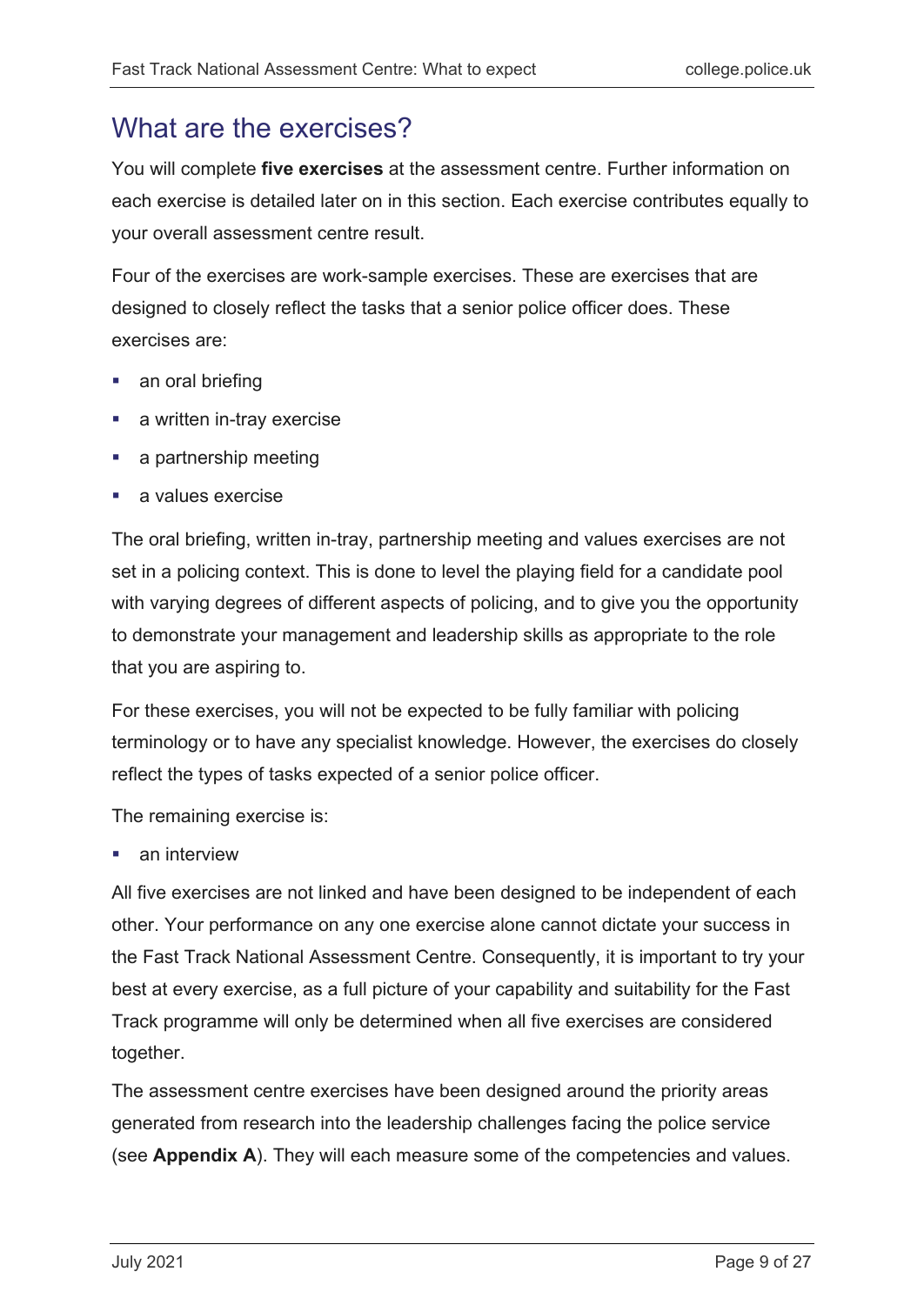For each exercise, you will be given a grade for each of the competencies and values that it measures. You will also be given an overall exercise mark, which will reflect how well you completed the tasks that were set. **Appendix B** details the rating scales for these.

|               | <b>Values</b> |           |                |              | <b>Competencies</b> |                |               |                                    |                    |                               |
|---------------|---------------|-----------|----------------|--------------|---------------------|----------------|---------------|------------------------------------|--------------------|-------------------------------|
|               | Impartiality  | Integrity | Public service | Transparency | Emotionally aware   | Take ownership | Collaborative | support<br>and inspire<br>Deliver, | Analyse critically | Innovative and<br>open-minded |
| Oral briefing |               | X         |                |              |                     | $\mathsf X$    |               |                                    | $\mathsf X$        | X                             |
| Written       | X             |           |                | X            |                     |                | X             |                                    | X                  |                               |
| Partnership   |               |           | X              |              | X                   |                | X             | X                                  |                    |                               |
| Values        | X             | X         |                | X            | X                   |                |               |                                    |                    |                               |
| Interview     |               |           | X              |              |                     | X              |               | X                                  |                    | X                             |

Each exercise will assess the following competencies and values:

### Oral briefing

In this exercise, you will be given a set of documents about a fictional scenario. You will have 35 minutes to read through the candidate materials to prepare. You will then be asked to give a briefing to two assessors on how you intend to address the issues contained in the scenario. You will have 10 minutes to give your briefing, followed immediately by a further 10 minutes in which the assessors will ask you questions about your briefing.

The exercise is designed to assess the following competencies:

- value integrity
- competency take ownership
- competency analyse critically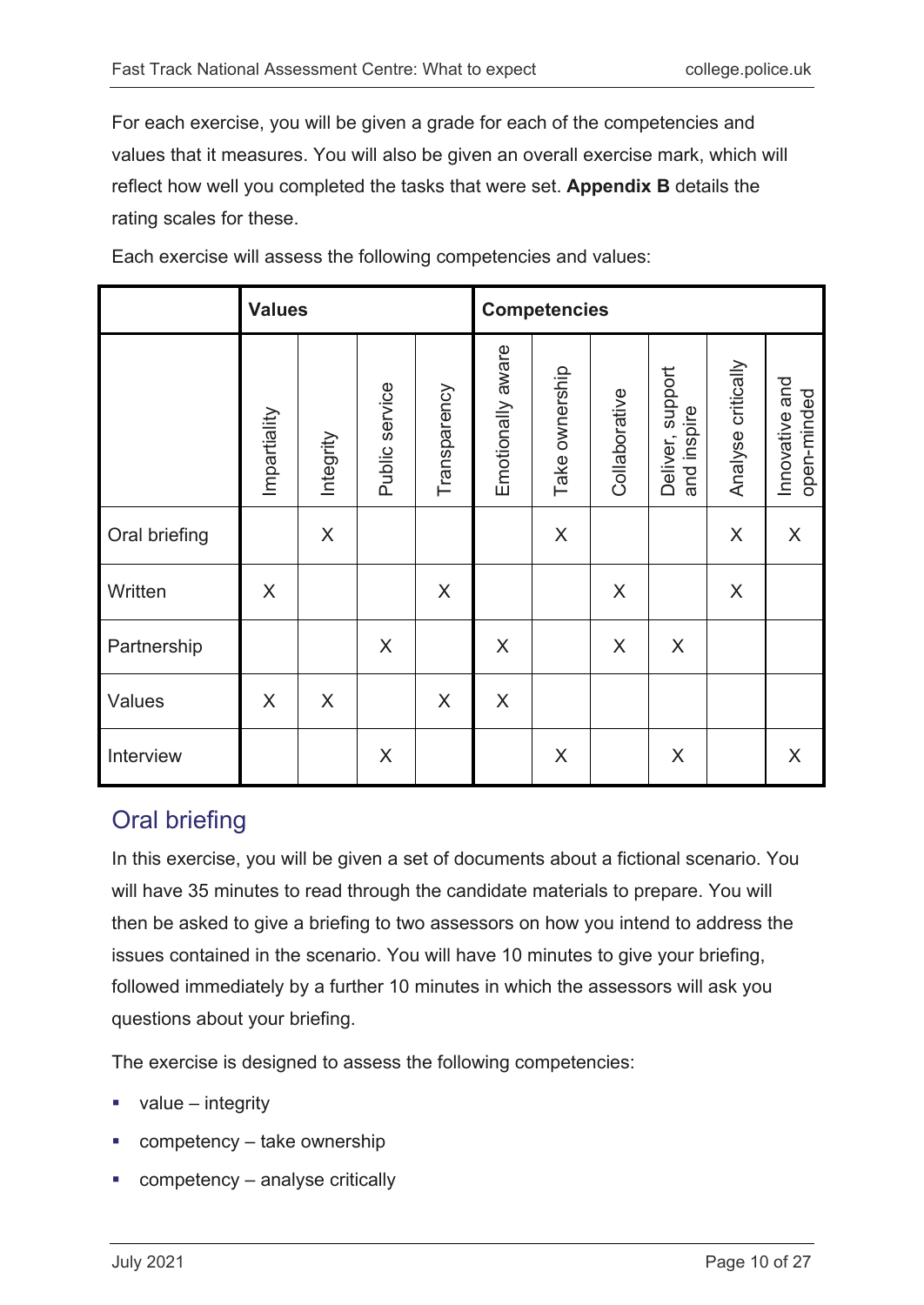■ competency – innovative and open-minded

#### Written in-tray exercise

You will have two hours to complete this exercise. You will be provided with a set of documents that you are required to work through in order to complete a number of tasks. You will be required to type your response to the written in-tray exercise tasks and will be provided with a laptop and a keyboard and mouse. The laptop computers contain Microsoft Word® processing software, which will have all the usual functions enabled (eg, spelling and grammar checking, word count). You will also be provided with blank paper response sheet documents to make notes on. If you wish, you can also use this paper to include any additional information that you would prefer to handwrite rather than type (eg, diagrams or tables).

You should also be aware that the laptop computers run the Microsoft® Windows 8.1 operating system and are installed with MS Office 2013®. While you will only be required to type onto a blank MS Word® processing template, if you are not familiar with this operating system or version, you may want to explore this in advance of the assessment centre, so that you feel confident using it when you are on-site.

The exercise is designed to assess the following competencies:

- $\blacksquare$  value impartiality
- value transparency
- competency collaborative
- competency analyse critically

### Partnership meeting

In the partnership meeting, you will be given a set of documents about a fictional scenario and asked to attend a meeting with one individual to address the issues presented. You will meet a trained role actor, who will take the role of a character within the scenario. Before the meeting, you will have 25 minutes to read through documents and prepare for the meeting. The meeting will last up to 15 minutes.

The exercise is designed to assess the following competencies:

value – public service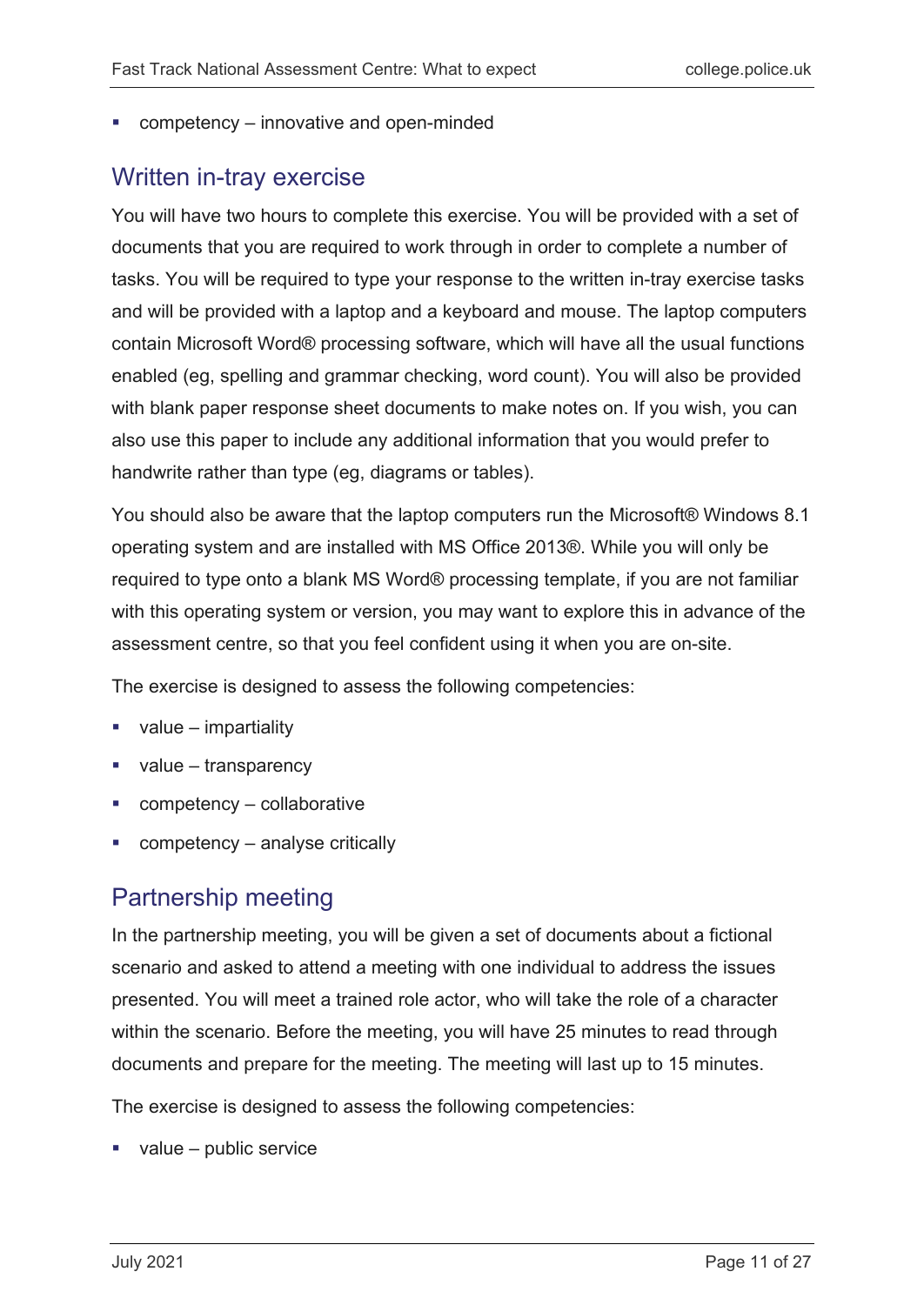- competency emotionally aware
- competency collaborative
- competency deliver, support and inspire

#### Values exercise

In the values exercise, you will be provided with a set of documents about a fictional scenario and you will have 20 minutes in which to read through the materials and prepare. You will then be asked to give a briefing to the assessors for 10 minutes on your views, plan of action and rationale. The assessors will then have 15 minutes to question you further about your actions and rationale.

The exercise is designed to assess the following competencies:

- value impartiality
- value integrity
- value transparency
- competency emotionally aware

#### Interview

There is no preparation time required for the interview. You will be escorted to the interview room where the interview will last for approximately 40 minutes. You will be asked two interview questions per competency and value area, with 8 minutes allocated per competency and value area. There will be one main initial question (past behaviour) and then a second follow-on question (future-focused).

The exercise is designed to assess the following competencies:

- value public service
- competency take ownership
- competency deliver, support and inspire
- competency innovative and open-minded

### <span id="page-11-0"></span>How do I determine whether I am successful?

No final decision will be made until you have completed all of the exercises and your performance on each has been evaluated. Candidates who reach the requisite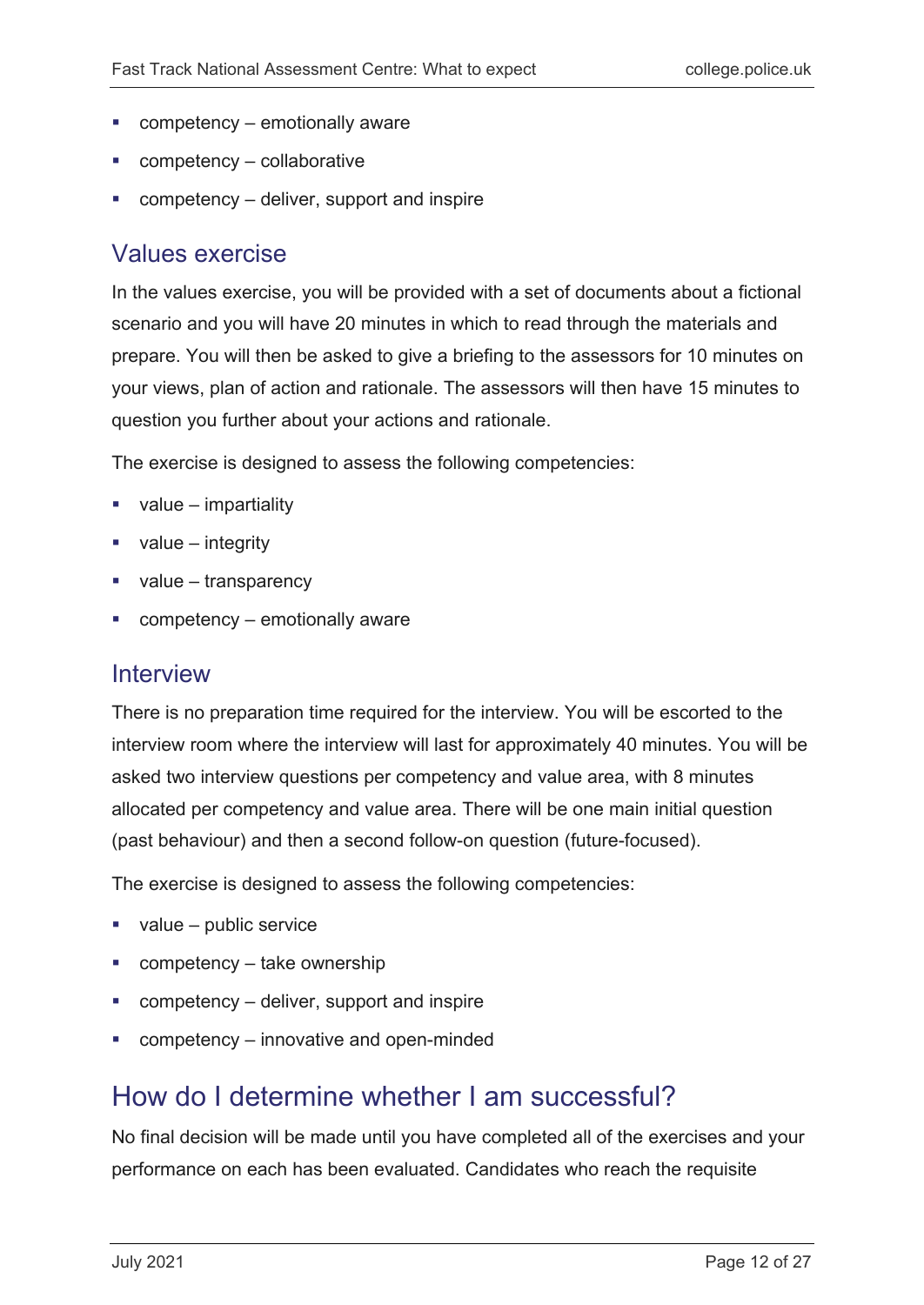standard will be 'recommended' to go onto the Fast Track Programme, and those who do not reach the standard will be 'not recommended'.

The assessment centre is designed to be a challenging process and each exercise in itself challenging. You are not expected to 'pass' every single exercise or all of the competency or value areas in order to achieve a grade of 'recommended'.

With that in mind, even though you may feel that you haven't performed as well as you could in a particular exercise, you will have ample opportunity to demonstrate your capability across the five exercises. Therefore, it is important to try not to dwell on any exercise that you feel did not go as well as you wanted it too. During your preparation, we advise you to consider ways to relax during any downtime you have while on site.

### When will I get my results?

Following the completion of the Fast Track National Assessment Centre and collation of grades, results are ratified by a Debrief Panel, after which the results are issued to candidates and forces by email. Results will be released by close of play on **Wednesday, 29 September 2021**.

### How will I receive feedback on my performance?

All candidates, whether recommended or not recommended, will receive a personalised written feedback report on their performance at the assessment centre, which will be provided within four weeks of receiving results. This feedback will detail your performance in each of the exercises. You will also be provided with a breakdown of the competency grades and exercise marks that you were awarded. The feedback report is aimed to aid your personal development in your current role and on the Fast Track Programme. Your results and feedback may be made available to members of the College Talent team to assist with your progress through the programme.

# <span id="page-12-0"></span>Assessment centre staff and visitors

Alongside your assessors and fellow candidates at the assessment centre, there will be a number of other individuals on site when you attend the Fast Track National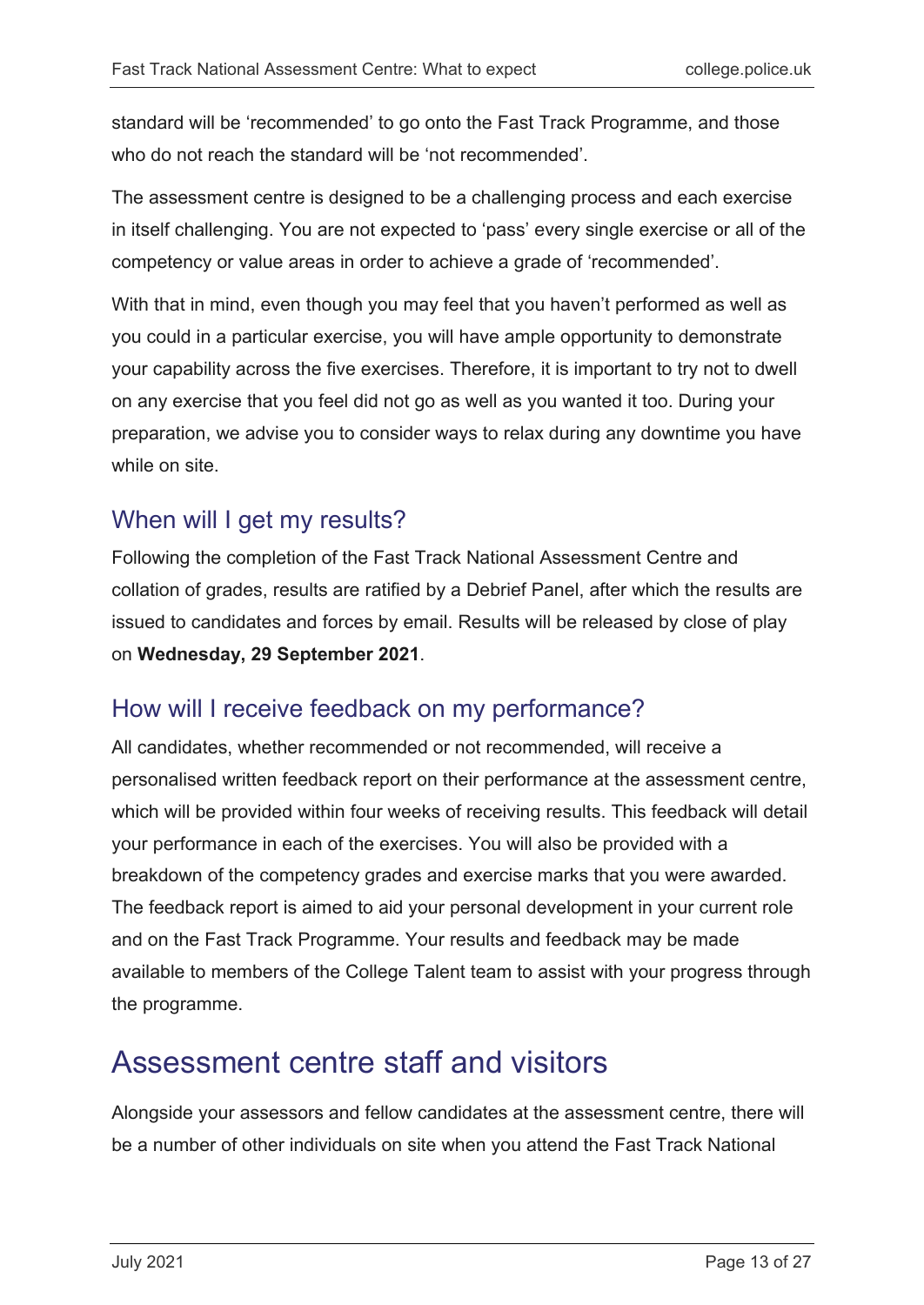Assessment Centre. All these individuals receive appropriate training in relation to the particular tasks and responsibilities that they have at the assessment centre.

### <span id="page-13-0"></span>Quality assurance and on-site management

In order to ensure the accuracy, consistency and fairness of the assessment centre, there is a dedicated on-site management team. The team is made up of the operations manager, quality assurers and site coordinators. The quality assurance team are psychologists from the College of Policing who are responsible for training the assessors in the specific exercises that they assess. The team of psychologists then monitor the assessment process by observing live exercises, to ensure that assessment processes are being followed accurately, standards are maintained and assessors are supported in completing their role. The operations manager has overall responsibility for the assessment centre while on-site.

The site coordinators support the logistics of running a large-scale assessment centre, supporting both candidates and assessors at the assessment centre and ensuring that it runs as it should.

### <span id="page-13-1"></span>Directors and co-directors

The role of the directors (chief constables and officers) is primarily one of quality assurance, to ensure common standards across all candidate groups and to assess the process on behalf of the police service and National Police Chiefs' Council. The directors attend the assessment centre to observe the exercises and ensure that assessment standards are being applied appropriately. You may see them undertaking this role during your time on site.

### <span id="page-13-2"></span>**Visitors**

The Fast Track Programme is of interest to a number of key stakeholders involved in policing. As a result, there may be visitors interested in observing the process. Therefore, in addition to the assessors and role actors, there may be a visitor observing the exercise. They will have no input on how the assessors evaluate your performance and are not there to make an evaluation of you.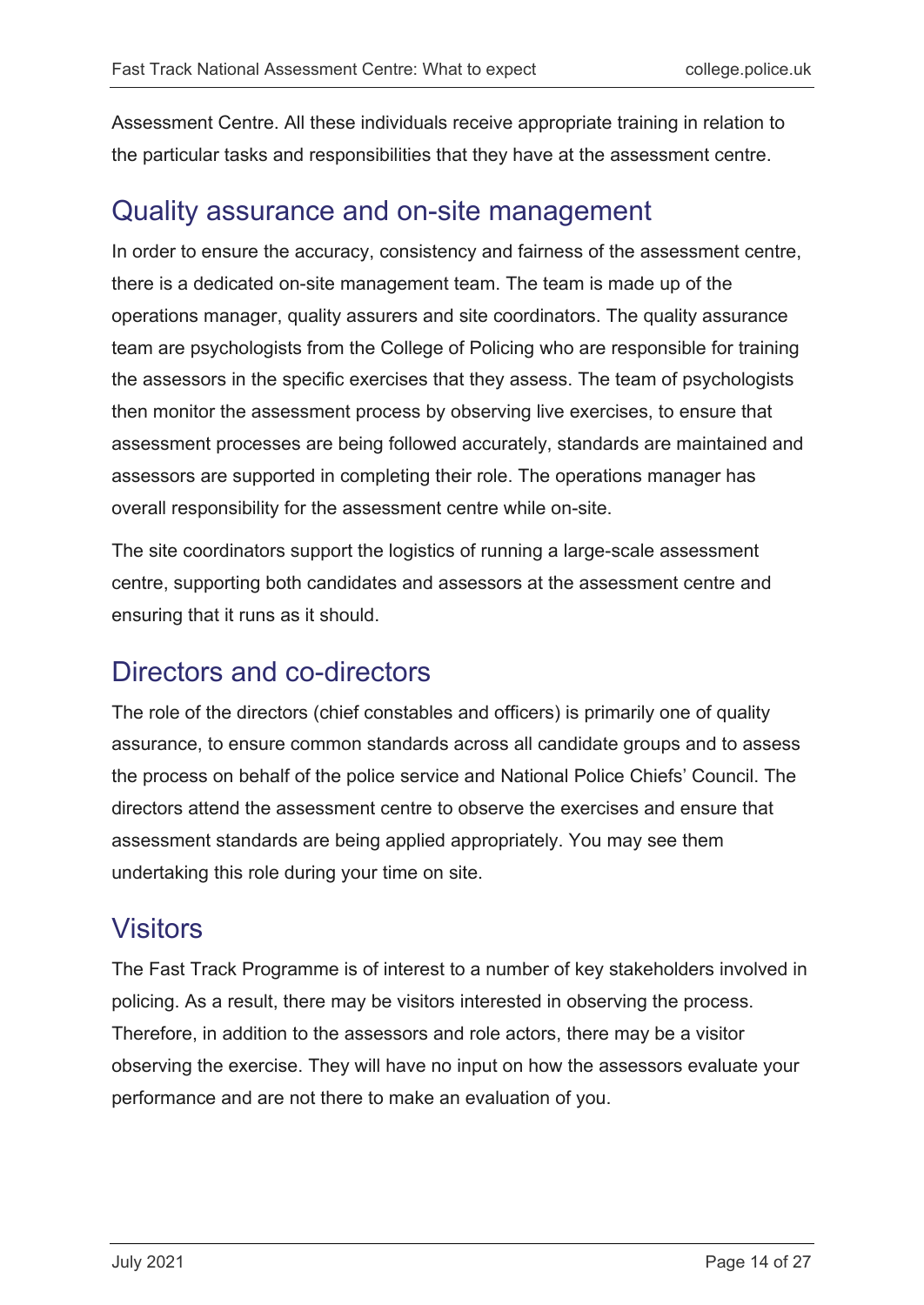# <span id="page-14-0"></span>Attending the Assessment Centre

# <span id="page-14-1"></span>Where is the Fast Track National Assessment Centre held?

The Fast Track National Assessment Centre will be held at the College of Policing site at Harperley Hall. The address is:

College of Policing Harperley Hall Fir Tree **Crook** County Durham DL15 8DS

## **Travel**

- **Car: Free on-site car parking available.**
- **Train: The closest train stations are Durham and Darlington. Taxis are readily** available from outside the stations or you can pre-book a taxi (see below). Journey time is approximately 30 minutes.
- Air travel: The nearest airport is Newcastle Airport and it takes approximately 50 minutes by car or taxi to get to Harperley Hall.
- Taxi: To pre-book Moore's, the local taxi company, call Steven Moore on 01388 763271 or email **[moore-steven@btconnect.com](mailto:moore-steven@btconnect.com)** (when booking your taxi, please specify that you are an assessment centre candidate).

# <span id="page-14-2"></span>When am I required to attend the Fast Track National Assessment Centre?

You will have already chosen your own session date to attend the Fast Track National Assessment Centre. You should have received an email confirming this date, as well as further information about the assessment centre and the College of Policing site at Harperley Hall. Your session will start at 3pm and will begin with registration and a briefing, where you will hear more about what to expect and the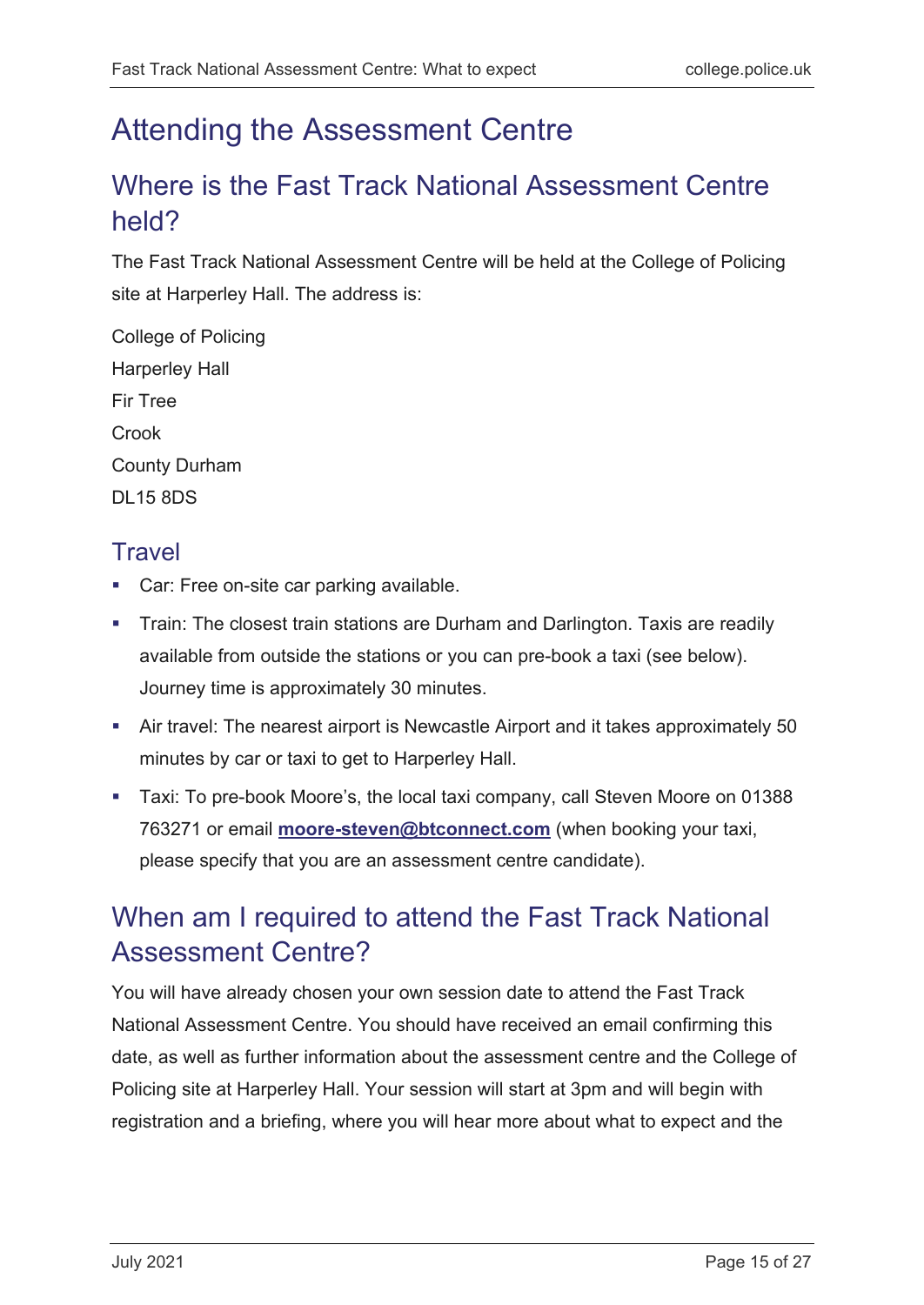logistics at the assessment centre. Your session will finish around 3pm the following day.

When you attend the assessment centre, you will be provided with a personalised timetable detailing where you need to be and when.

### Accommodation

Overnight accommodation will be provided for you at the College of Policing Harperley Hall site on the first night of your assessment centre. All rooms have an en-suite and a double bed. They contain towels, a hairdryer, and facilities for making tea and coffee.

### On-site facilities

- Wi-Fi: Free internet access is available in all rooms and breakout areas. Please ask for the Wi-Fi password at reception.
- Restaurant: There is an on-site restaurant where breakfast, lunch and dinner will be provided for you. Meal times will be indicated on your timetable.
- **EXECT:** Licensed bar: There is a licensed bar available from 7pm.
- Takeaway options: Reception will be able to provide details of local takeaway options.
- **Hot drinks and water fountains: Hot drinks machines are operational across both** sites. Water fountains are available. We recommend bringing a reusable water bottle for use during your stay.
- Bank and credit card facilities: We advise that you have some cash available, as Harperley Hall does not have a cash machine. However, you can pay by chip and pin in the bar and restaurant. The nearest cash machine facilities are in Crook, which is approximately three miles away, where there are TSB and Barclays branches. There is also a cash machine at the local petrol station.
- Gym: There is a small on-site gym with standard equipment, which is open 24/7.
- **EXT** Laundry and kitchen area: There is a communal kitchen and laundry room, which includes a fridge, microwave, washing machine (we advise you to bring your own detergent), an iron and an ironing board.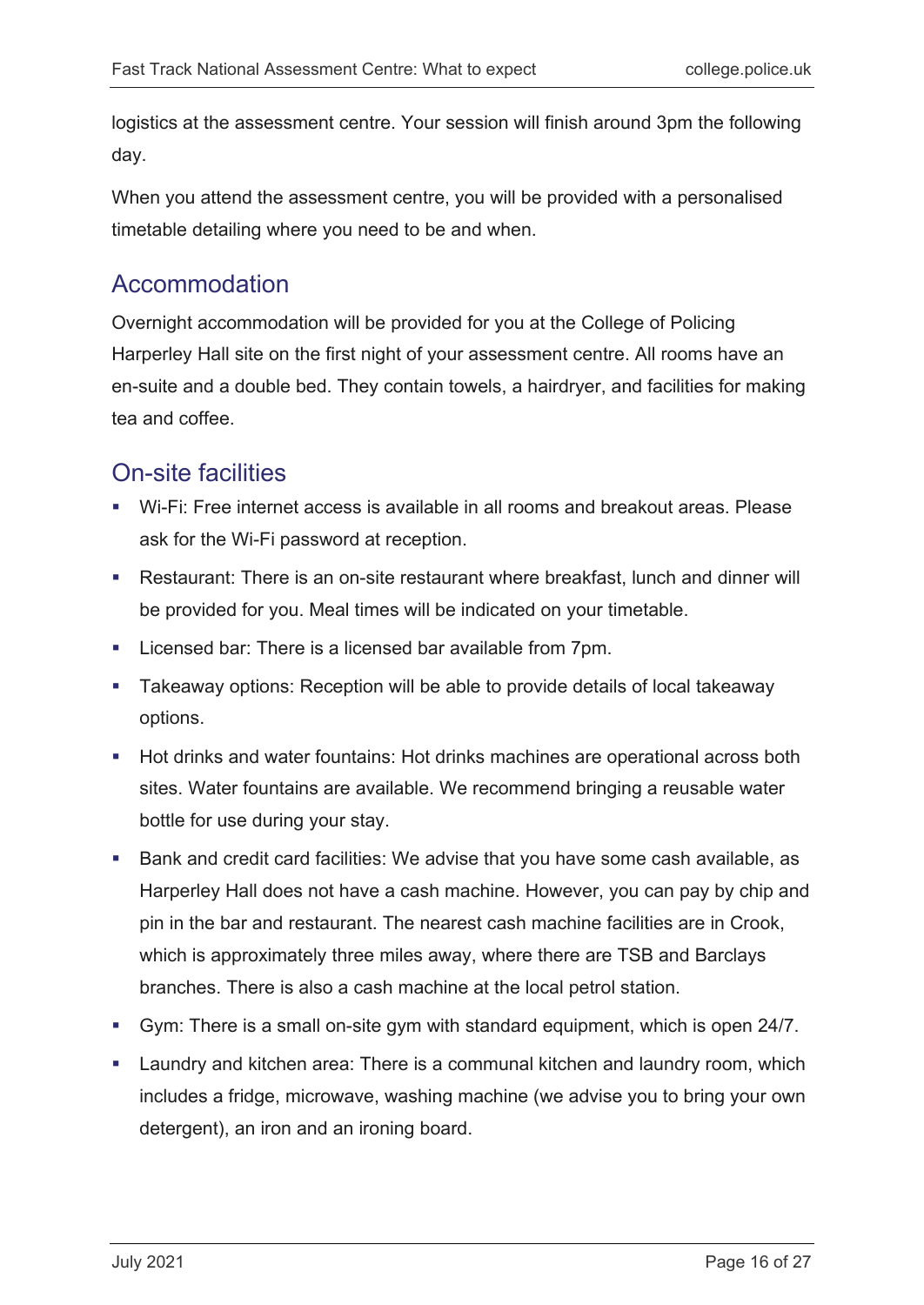Stationery: Stationery will be provided for your use at the assessment centre. However, you can use your own stationery if you wish. A standard pocket calculator will be issued. You will **not** be permitted to use your own calculator at the assessment centre.

#### What to wear

During assessment hours, the dress code is business attire. During leisure time in the evenings, there is a more relaxed dress code.

# <span id="page-16-0"></span>COVID-19 guidance

During the assessment centre, measures will be put in place to ensure the venue is COVID-19 secure.

The College is strongly advising and expecting all visitors to our site to seek a lateral flow test 24 hours prior to arrival. This will need to be shown at the gatehouse.

If you have had the COVID-19 vaccine, lateral flow testing must still be strongly encouraged and expected. Government advice states that once vaccinated, people must keep following the health and guidance rules.

The vaccine reduces the change of severe effects of COVID-19. However, the extent to which people who have been vaccinated can catch COVID-19 and pass it onto others is not entirely clear. All protective workplace behaviours – such as maintaining a safe distance, limiting social or physical contact, wearing face coverings, ventilating officer spaces with fresh air, regular hand hygiene and premise cleaning – must continue after vaccination. This includes testing where it is being used as part of our workplace COVID-19 health and safety measures.

<span id="page-16-1"></span>Updated COVID-19 information will be emailed to you prior to the assessment centre, based on current government guidelines.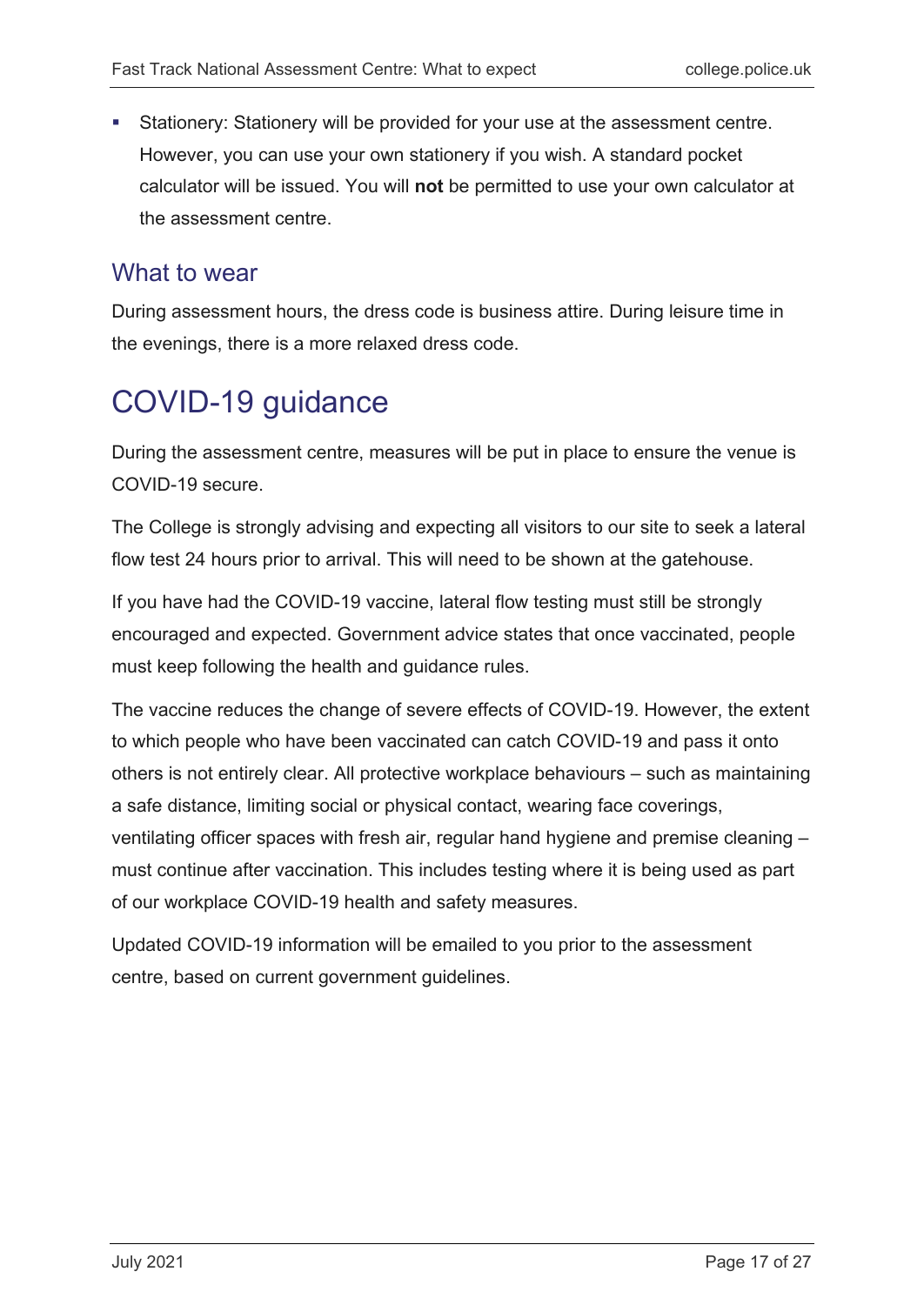# Enquiries and further information

Enquiries and requests for further information should be directed to:

Senior Selection Team College of Policing Central House Beckwith Knowle Otley Road Harrogate North Yorkshire HG3 1UF Email: **[SeniorSelection@college.pnn.police.uk](mailto:SeniorSelection@college.pnn.police.uk)**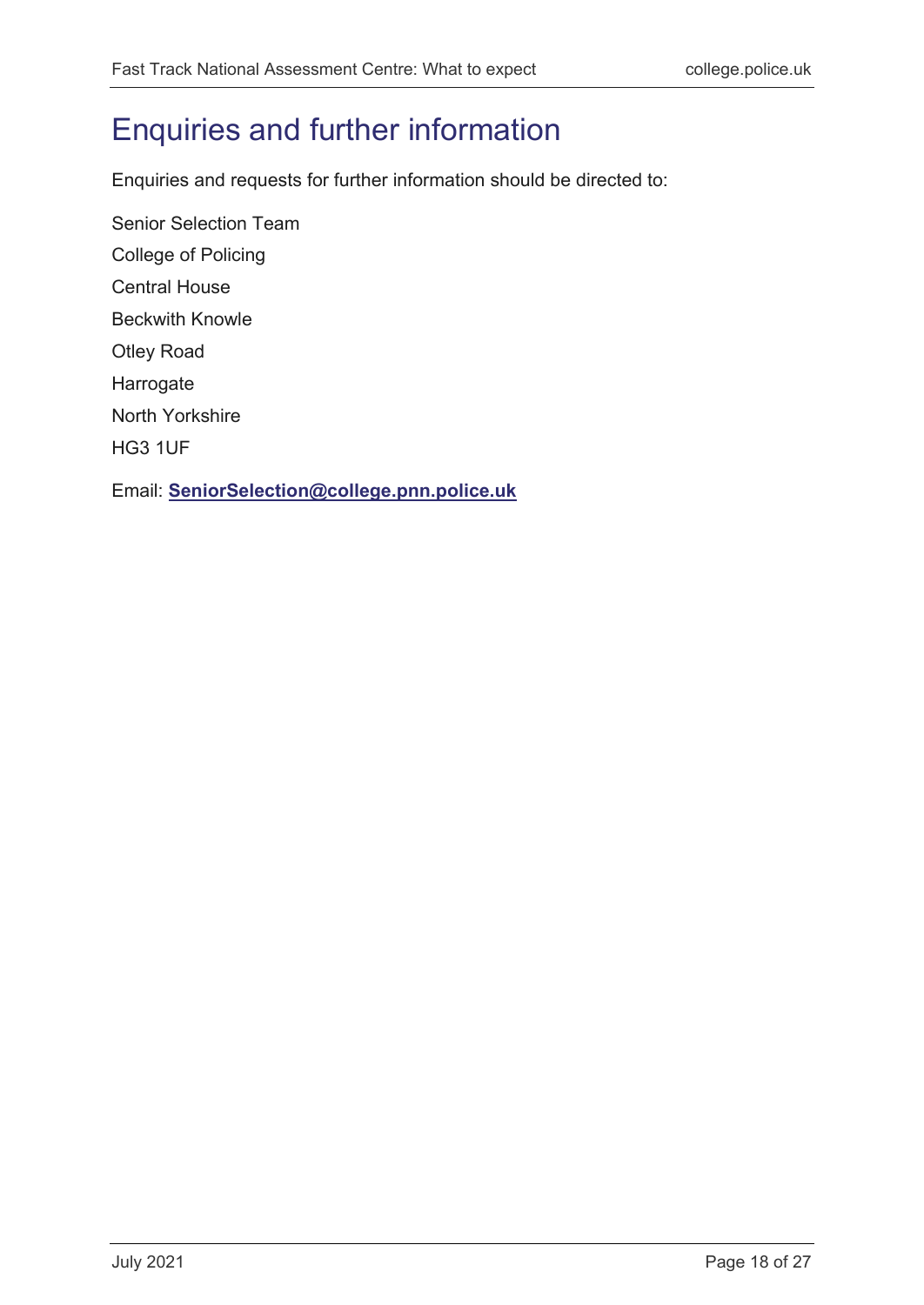# <span id="page-18-0"></span>Appendix A – Priority areas for Fast Track

This information has been gathered through a research project looking at the future challenges facing the police service, as well as the skills, abilities and characteristics that future leaders will need in order to address these challenges. This information is used alongside information from role holders on the tasks that are critical to successfully performing as senior officers, to help inform the type of tasks and the content of exercise scenarios that candidates will be set at the assessment centre.

# Future challenges facing the police service

- 1. Diversity and inclusivity.
- 2. Leading strategic operational command.
- 3. Countering terrorism.
- 4. Protecting the vulnerable from harm.
- 5. Building a strong and resilient workforce.
- 6. Prevention.
- 7. Powerful partnerships.
- 8. Community and engagement.
- 9. Serious and organised crime.
- 10.Crime and disorder.
- 11.Upholding policing standards.
- 12.Transforming and reforming services.
- 13.Leading successful and effective organisations.

### The abilities, skills and characteristics needed by future leaders to deal with the challenges the police service will face

- 1. Personal integrity and commitment to public transparency, such as:
	- o exemplary personal integrity and actions
	- o being able to communicate and set standards for others
	- o greater demonstration of transparency
- 2. Flexible transformational leadership skills, such as: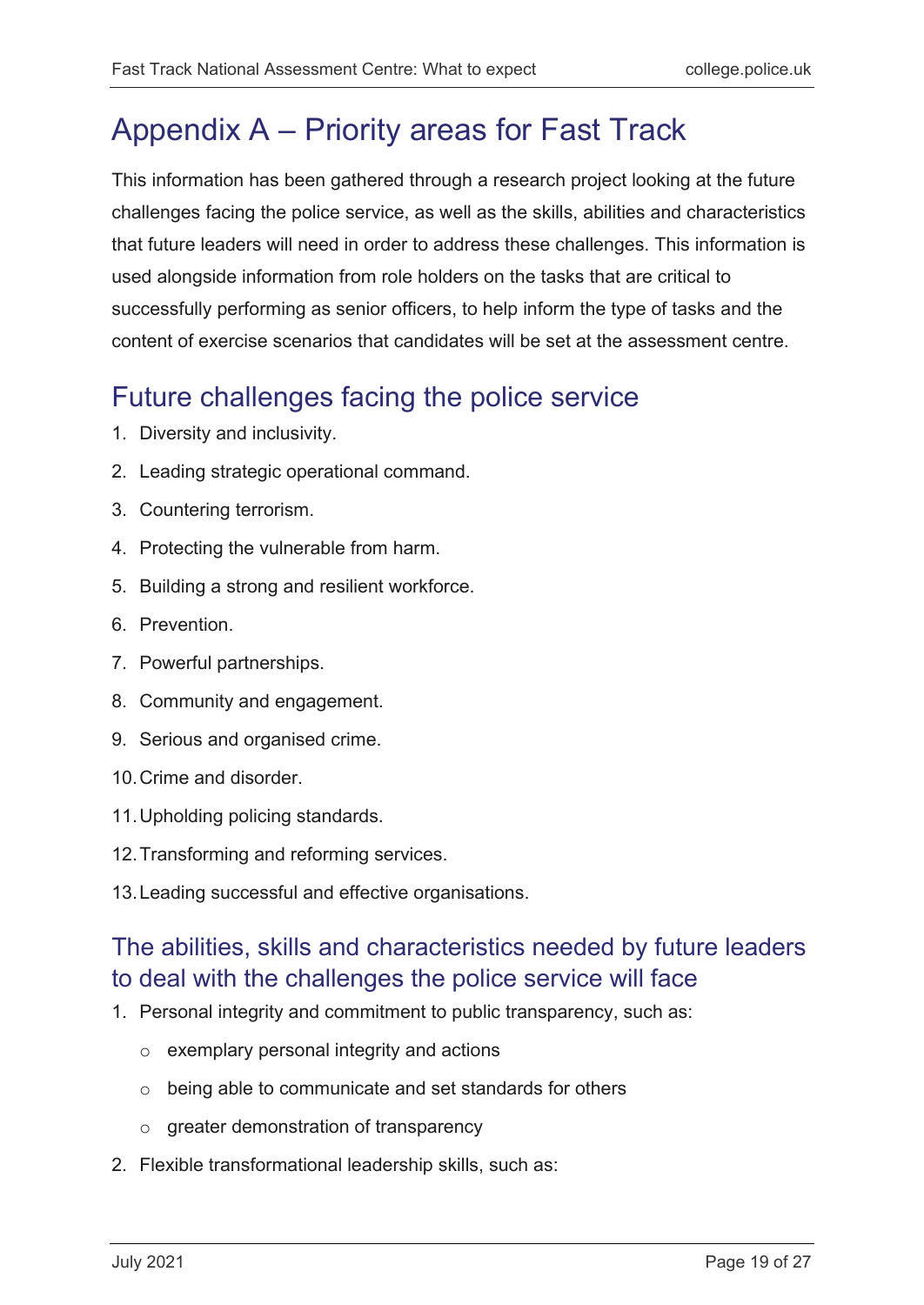- o moving beyond command and control
- $\circ$  trusting staff to get on with their jobs and applying discretion
- o empowering and engaging staff
- o leading a corporate organisation over operational management
- o being able to create effective senior teams and manage greater accountability
- 3. Resilience and positivity, such as:
	- $\circ$  a positive attitude to making things work
	- o being able to work under pressure and with uncertainty
	- o staying calm under pressure
	- $\circ$  sticking by decisions
- 4. Internal business and financial skills, such as:
	- o business acumen
	- o dealing with the challenge of ongoing budget reductions
	- o being able to hold deliverables to account
	- o understanding commissioning and procurement
- 5. Building integrated strategic partnerships, such as:
	- o developing partnership working on a strategic level outside policing
	- o more radical and integrated collaboration
	- o sharing power and autonomy with others
	- o utilising a collective leadership style to build alliances
	- o engaging partners in solving problems
- 6. Able to lead effective organisational change, such as:
	- o being positive to create momentum for change
	- o being able to 'pitch' new ideas convincingly and sell the benefits
	- o being comfortable with facilitating organisational change
	- o leading and motivating staff through change
	- o using continuous improvement
- 7. Holding a long-term strategic vision, such as: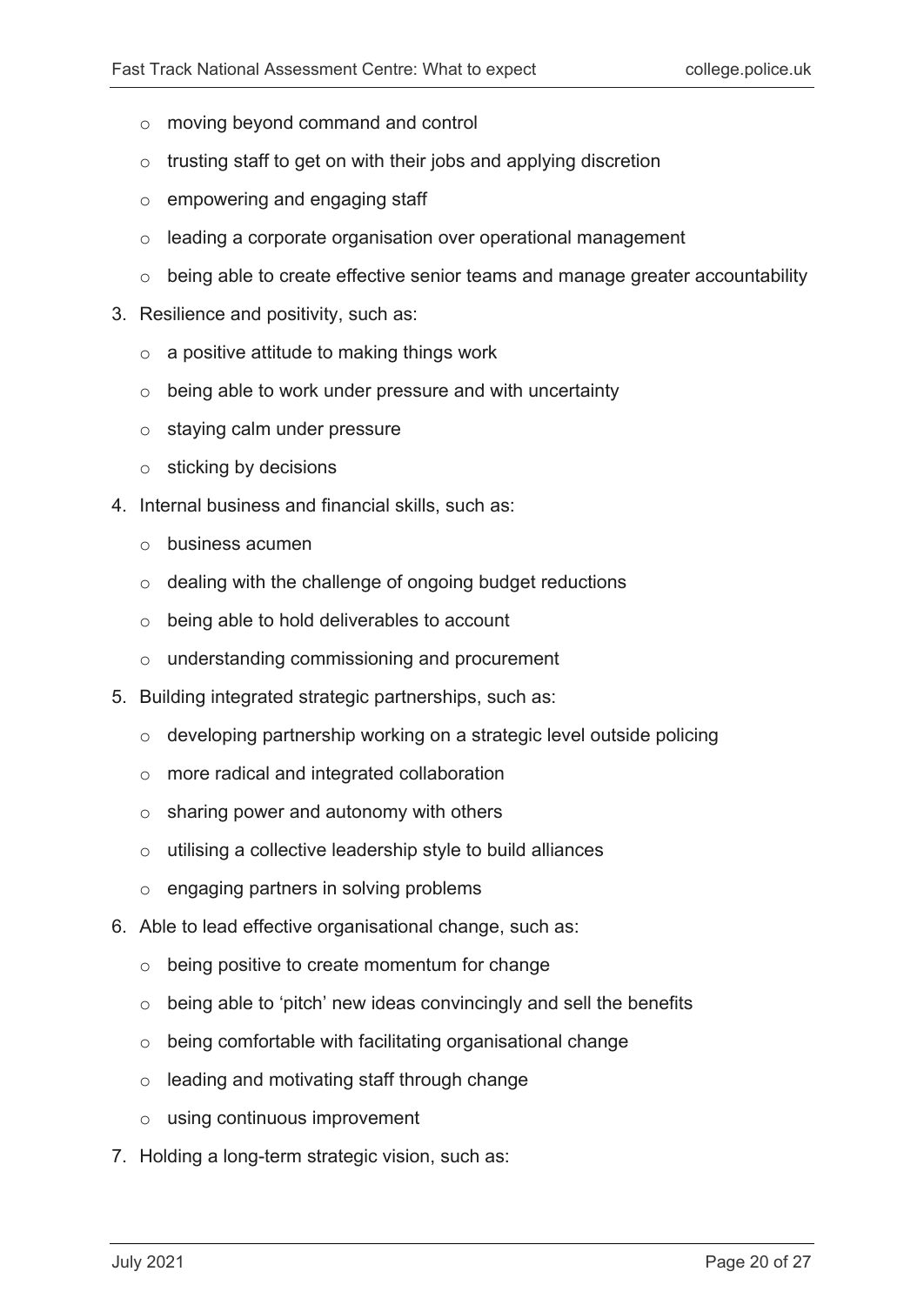- $\circ$  thinking about the longer-term benefits for the organisation and service beyond personal tenure
- $\circ$  having a strong vision with the ability to translate this
- $\circ$  considering alternative strategic visions and how they may be achieved
- 8. Creativity and innovation, such as:
	- o demonstrating agility and flexible thinking to identify new ways of doing things
	- o creating new opportunities
- 9. Open-minded and willing to challenge existing culture and practice, such as:
	- o looking beyond what has always been done
	- $\circ$  creating opportunity rather than waiting for it
	- $\circ$  being open to new perspectives and diversity of thoughts
	- o adapting quickly to new circumstances
	- o challenging the status quo
	- o learning from mistakes rather than seeking to apportion blame
	- $\circ$  a willingness to challenge authority
- 10.Humility and self-professional development, such as:
	- o being reflective of own practice and influence from others
	- o learning from mistakes, rather than seeking to apportion blame
	- o a willingness to compromise
- 11.Political astuteness, such as:
	- o greater political awareness at local and national level
	- o a more outward-facing approach politically
	- o how to influence and persuade political leaders
	- o working together with political leaders to build relationships
	- o understanding and engaging with the relationship between policing and politics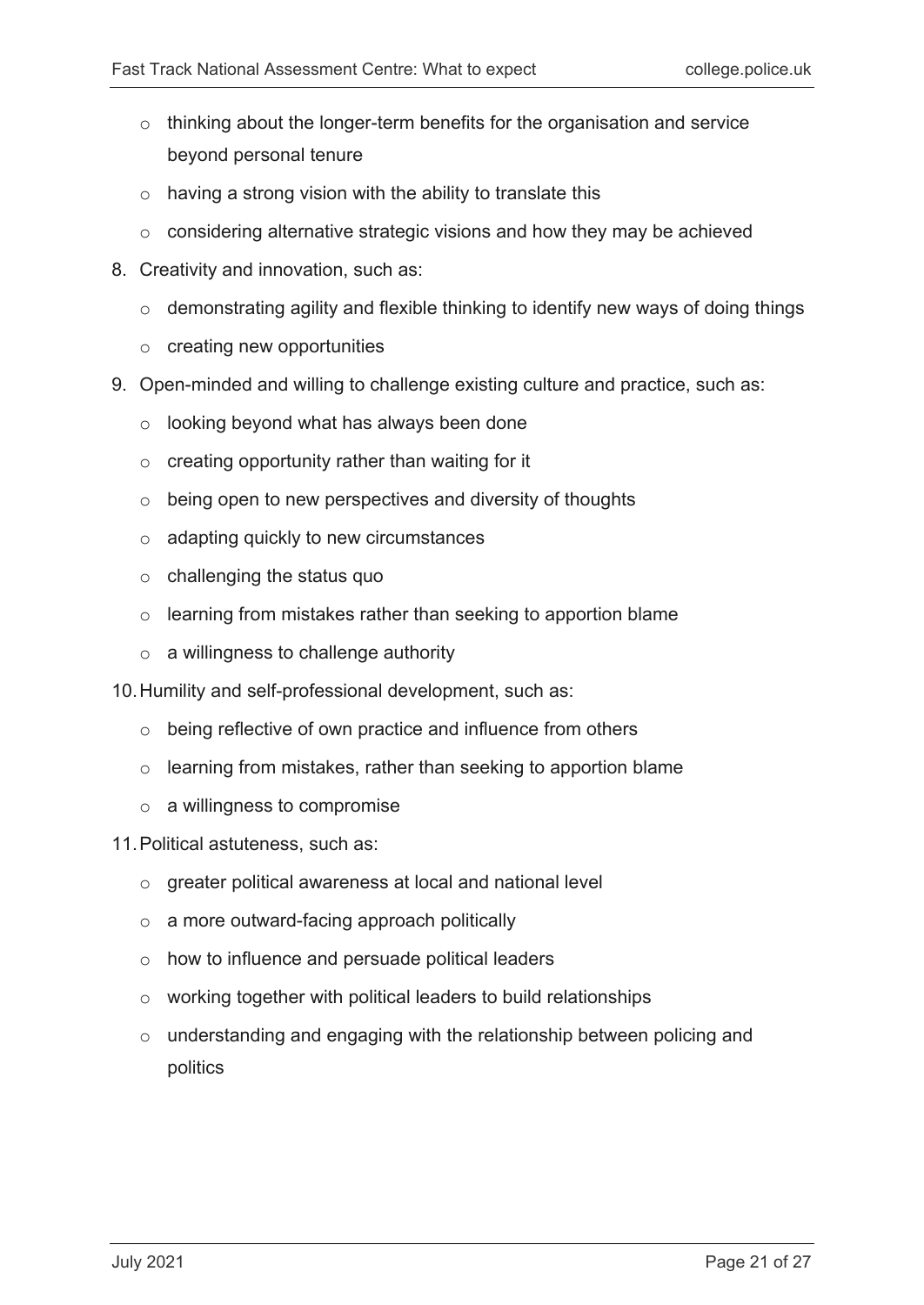## The abilities, skills and characteristics that are desirable for candidates on the Fast Track programme

- 1. Challenging existing culture and practices, such as:
	- o being prepared to think independently
	- o asking why things are done this way
	- o being less deferential to rank
- 2. Taking learning from other organisations, such as:
	- o an outward focus to learn from other organisations
	- o experience of how things can work differently
	- o sharing best practice
- 3. Greater creativity and innovation, such as:
	- o being able to think of new ways of solving problems
	- o being radically innovative
	- o a willingness to take risks
	- $\circ$  supporting the ideas of others
- 4. Leading effective organisation change, such as:
	- o being positive about change and able to persuade others of its value
	- o being able to implement transformational change
	- o delivering rapid change
- 5. Financial confidence and commerciality, such as:
	- o commercial awareness and confidence
	- o entrepreneurial skills
- 6. Able to lead staff through challenging times, such as:
	- o being able to adapt leadership style
	- o making bold decisions
	- o inspiring others to achieve goals
	- o having a greater influence
- 7. Supportive staff management, such as: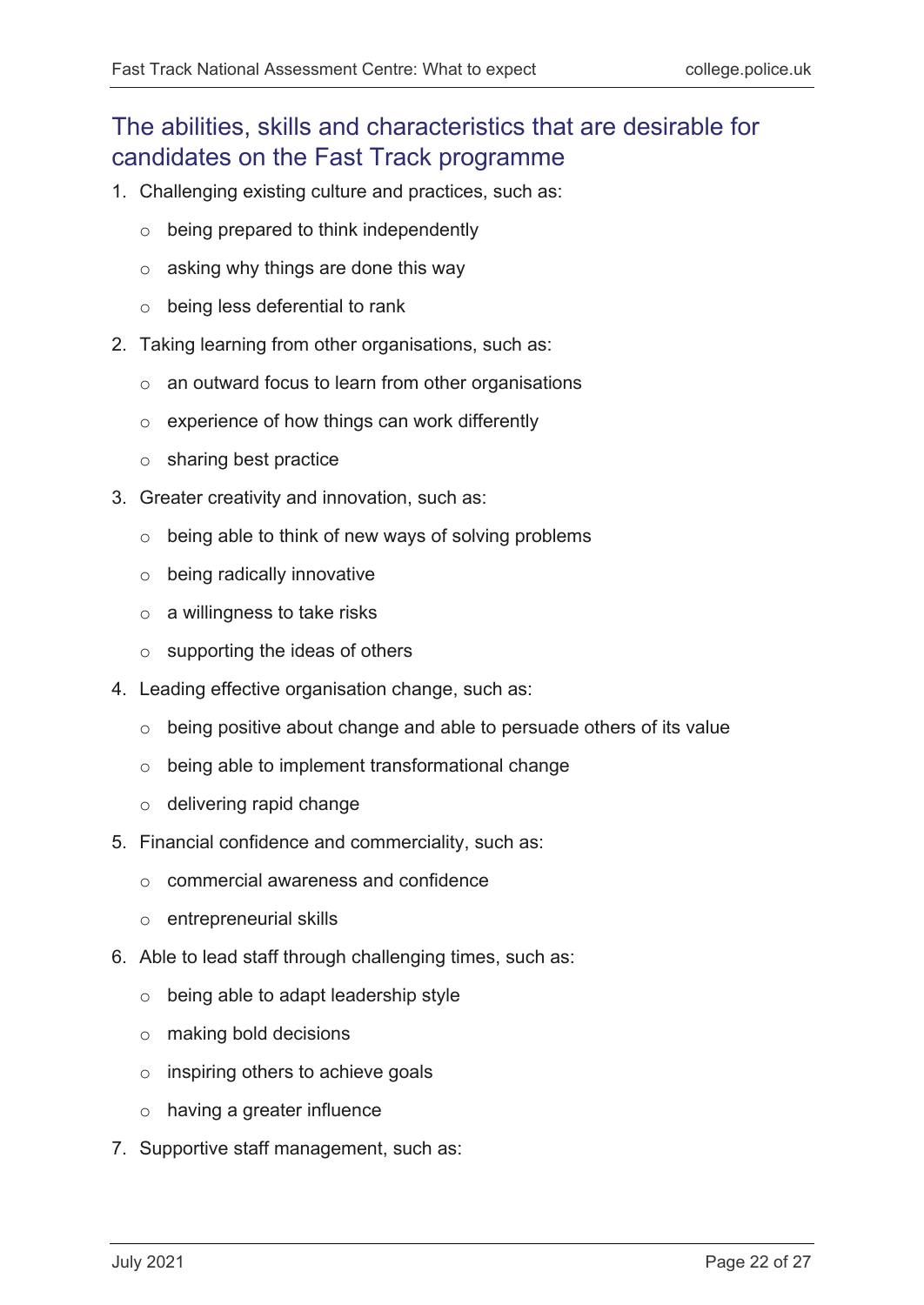- o effective general management skills, including performance management, welfare and development
- o being able to engage staff
- 8. Political astuteness, such as:
	- o understanding political dynamics
	- o being able to operate in a more political environment
- 9. A focus on customer service and victim support, such as:
	- o understanding victim experience
	- o listening to the public
	- o ingrained customer service ethos
- 10.Comfortable with accountability and transparency, such as:
	- o being comfortable with public scrutiny
	- o understanding the public perception of what is acceptable
	- o honesty when mistakes are made
- 11.Effective internal and external communication skills, such as:
	- o using language that the public understand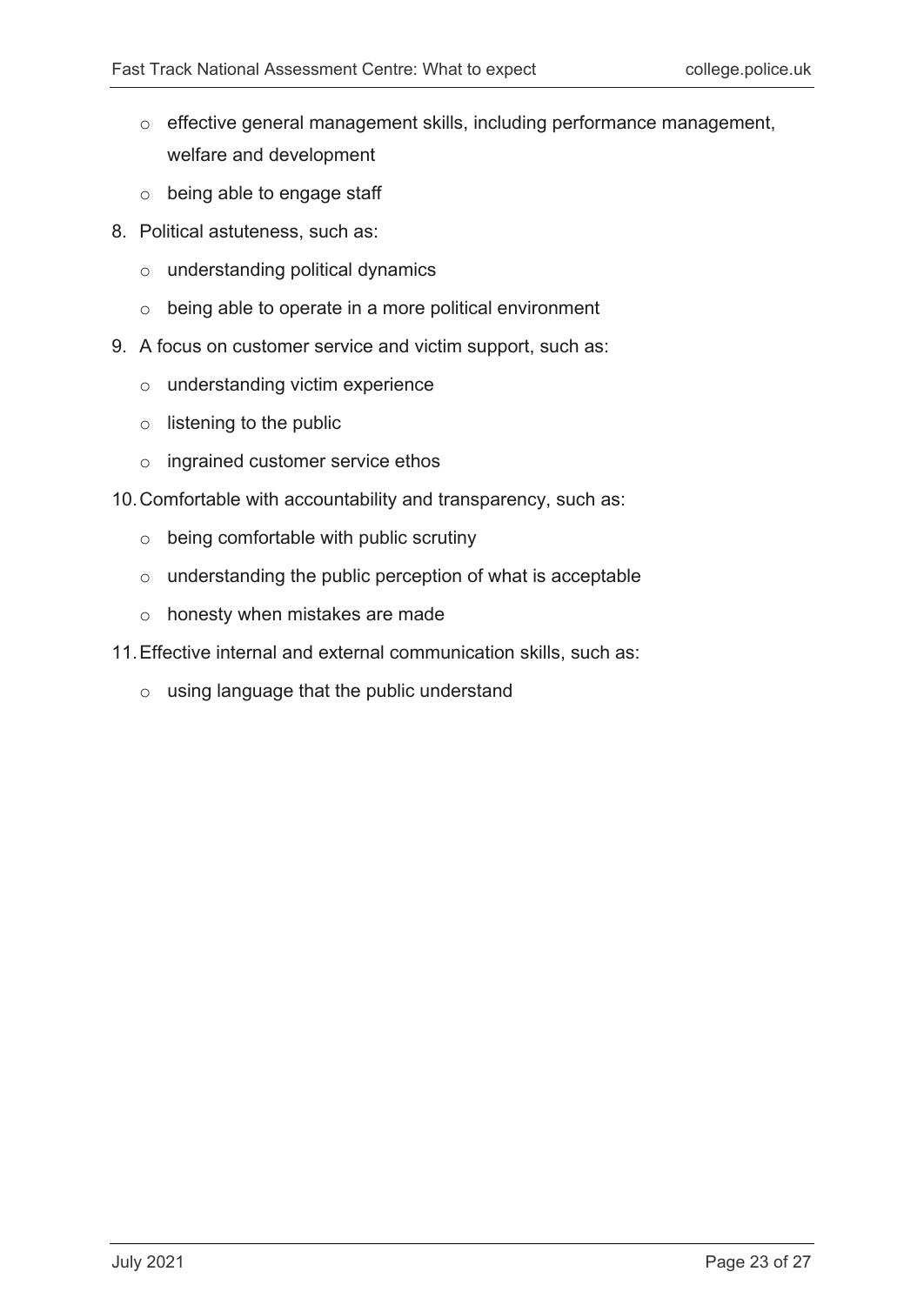# <span id="page-23-0"></span>Appendix B – Rating scales

The assessors will use the ORCE (observe, record, classify and evaluate) model of assessment, which is a universally recognised and applied model for assessing. The model promotes objectivity and fairness in assessment.

The assessors observe your performance and make a record of what you said and did. They then classify this evidence against the competency- or value-related criteria. Once assessors have done this, they evaluate your performance in each competency or value area using an A to D rating scale (see below). Assessors then award an overall exercise mark using a 1-6 exercise mark scale (see overleaf). Assessors initially decide upon grades and exercise marks for your performance independently of one another and then collectively agree final competency grades and an exercise mark for you for each exercise.

# Competency and value grade scale

This scale requires assessors to evaluate both the quantity and quality (strength) of the evidence provided when awarding grades.

| A | Substantial positive evidence of the competency or value observed,<br>with regard to the quality and quantity of the evidence.                                                   |
|---|----------------------------------------------------------------------------------------------------------------------------------------------------------------------------------|
|   | Few or no areas for development observed.                                                                                                                                        |
| B | Positive evidence of the competency or value observed and some<br>areas for development.                                                                                         |
|   | On balance, more positive evidence with regard to the quality and<br>quantity of the evidence.                                                                                   |
| C | Some positive evidence of the competency or value observed.<br>On balance, more areas for development with regard to the quality<br>and quantity of the evidence.                |
| D | Little or no positive evidence of the competency or value observed,<br>with regard to the quality and quantity of the evidence.<br>Substantial areas for development identified. |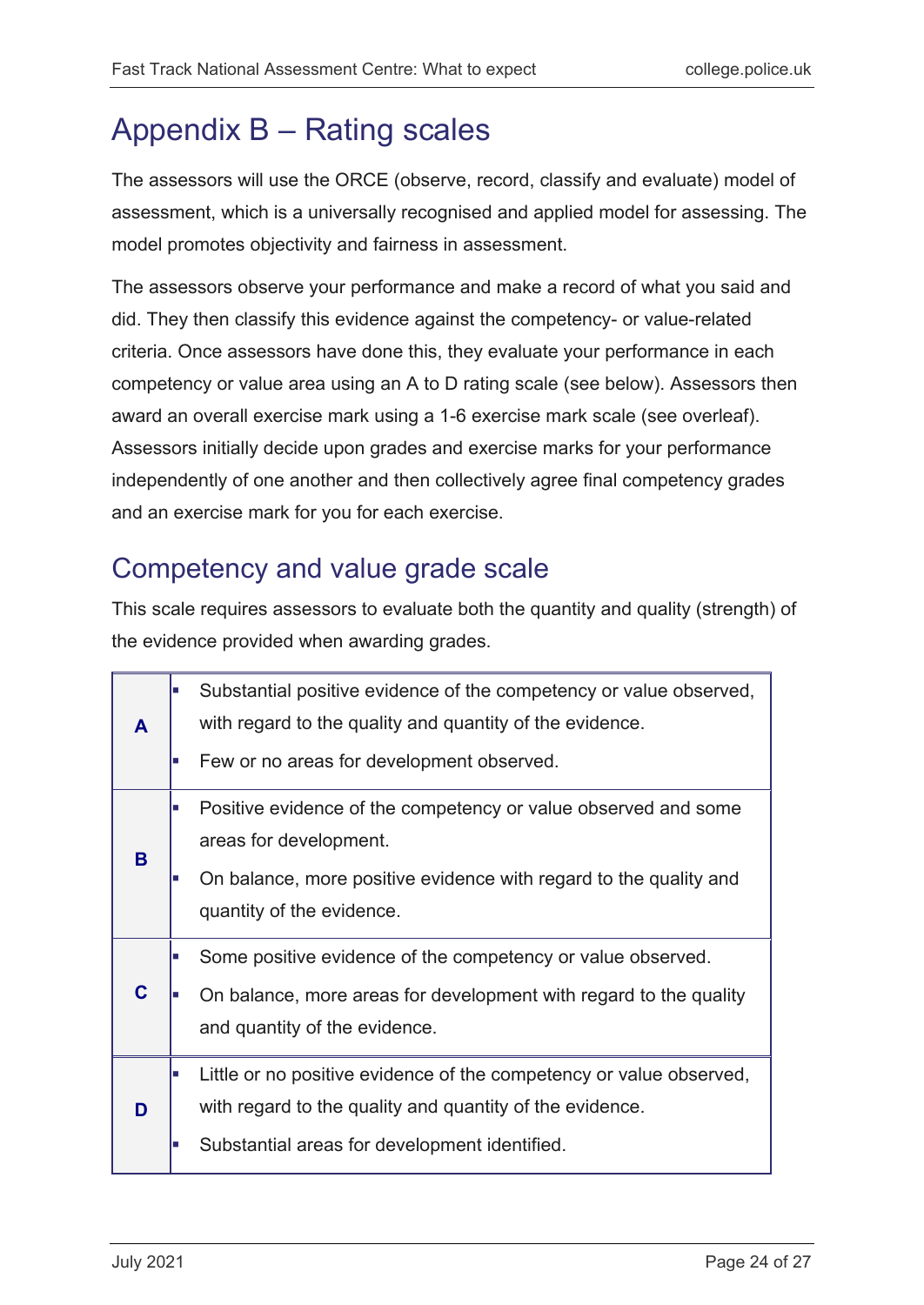#### Exercise mark scale

The exercise mark scale is used to award you with an overall exercise mark for the exercise. The two statements at each point on the exercise mark scale are intended to be considered together and not as separate statements.

|                | Very effective task performance                                                                                                                    |
|----------------|----------------------------------------------------------------------------------------------------------------------------------------------------|
| 1              | The candidate performed the task very effectively and almost entirely<br>achieved the aims of the exercise.                                        |
|                | Performance on competencies and values was exclusively high grades.<br>L.                                                                          |
|                | <b>Effective task performance</b>                                                                                                                  |
| $\overline{2}$ | The candidate performed the task effectively and mostly achieved the<br>aims of the exercise.                                                      |
|                | Performance on the competencies and values was mostly high grades.<br>L.                                                                           |
|                | <b>Satisfactory task performance</b>                                                                                                               |
| 3              | The candidate performed the task to a satisfactory standard and met<br>E                                                                           |
|                | some of the aims of the exercise, although some elements were not<br>satisfactory.                                                                 |
|                | On balance, performance on competencies and values was more high<br>L.<br>grades than low grades.                                                  |
|                |                                                                                                                                                    |
|                | Just below satisfactory task performance                                                                                                           |
| 4              | The candidate performed the task to a below-satisfactory standard<br>I.<br>overall and did not quite meet the aims of the exercise, although there |
|                | were some areas that were effectively handled.                                                                                                     |
|                | On balance, performance on competencies and values was more low<br>L.                                                                              |
|                | grades than high grades.                                                                                                                           |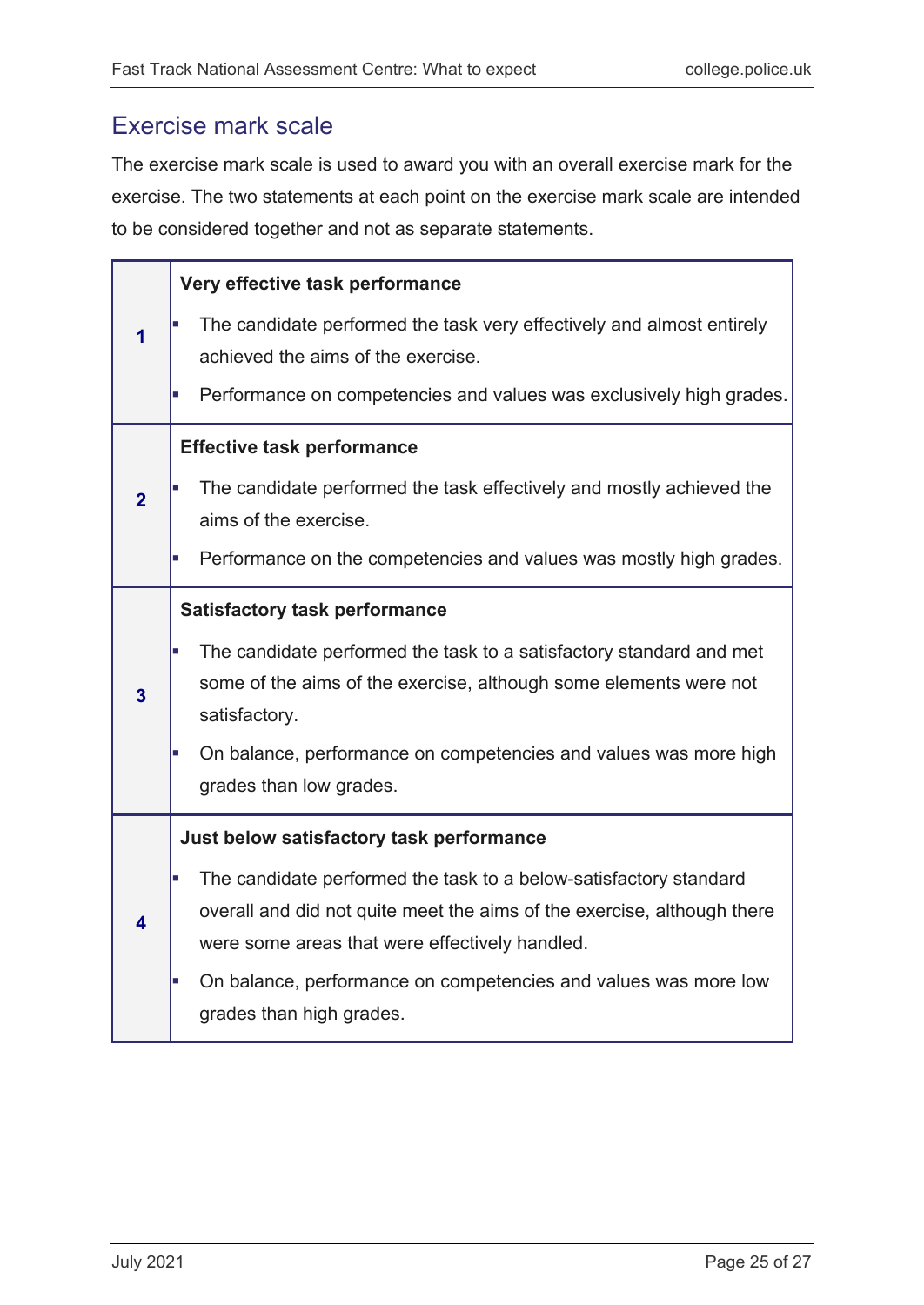#### **Ineffective task performance**

- **5** The candidate performed the task largely ineffectively and did not meet the aims of the exercise, although there were some areas that were acceptable. Performance on the competencies and values was mostly low grades. **Very ineffective task performance** The candidate performed the task very ineffectively and did not meet
	- **6** the aims of the exercise, although there may have been some minor areas that were acceptable.
		- Performance on the competencies and values was exclusively low grades.